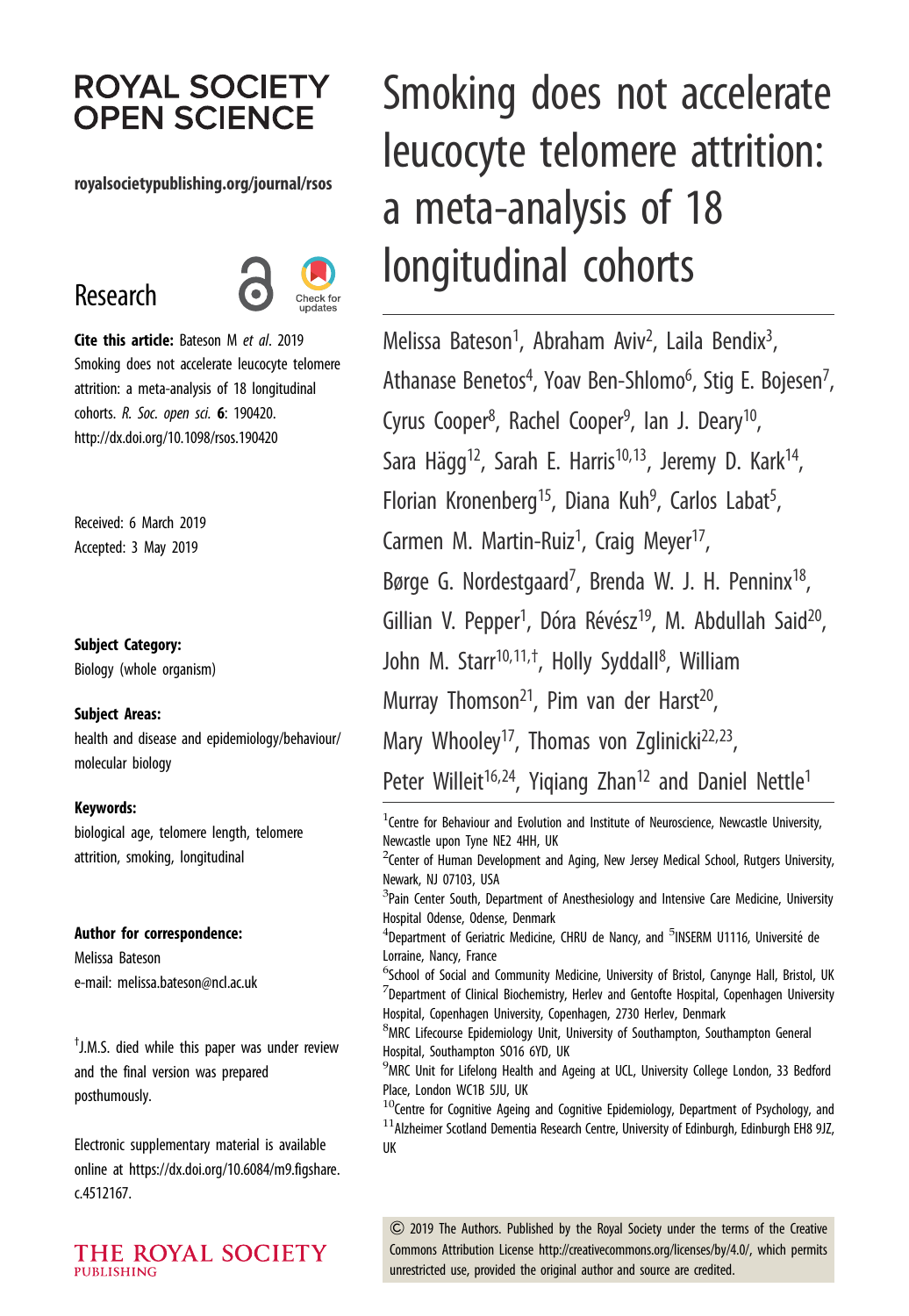$12$ Department of Medical Epidemiology and Biostatistics, Karolinska Institutet, 17177 Stockholm, Sweden

13Medical Genetics Section, University of Edinburgh Centre for Genomic and Experimental Medicine and MRC Institute of Genetics and Molecular Medicine, Edinburgh EH4 2XU, UK

<sup>14</sup>Hebrew University–Hadassah School of Public Health and Community Medicine, Ein Kerem, Jerusalem, Israel

<sup>15</sup>Division of Genetic Epidemiology, Department of Medical Genetics, Molecular and Clinical Pharmacology, and <sup>16</sup>Department of Neurology, Medical University of Innsbruck, Innsbruck 6020, Austria

 $17$ Department of Medicine, University of California, San Francisco, CA 94121, USA

 $18$ Department of Psychiatry, VU University Medical Center, Oldenaller 1, 1081 HJ Amsterdam, The Netherlands

<sup>19</sup>Department of Epidemiology, GROW School for Oncology and Developmental Biology, Maastricht University, PO Box 616, 6200 MD Maastricht, The Netherlands

 $^{20}$ Department of Cardiology, University Medical Center Groningen, University of Groningen, Groningen 9700 RB, The Netherlands

 $^{21}$ Sir John Walsh Research Institute, Faculty of Dentistry, University of Otago, Dunedin 9054, New Zealand

 $22$ Institute for Cell and Molecular Biosciences, Newcastle University, Newcastle upon Tyne, UK

<sup>23</sup>Arts and Sciences Faculty, Molecular Biology and Genetics, Near East University, Nicosia, North Cyprus, Mersin 10, Turkey

 $^{24}$ Department of Public Health and Primary Care, University of Cambridge, Cambridge, UK

MB, [0000-0002-0861-0191;](http://orcid.org/0000-0002-0861-0191) AA, [0000-0002-7441-0227;](http://orcid.org/0000-0002-7441-0227) DN, [0000-0001-9089-2599](http://orcid.org/0000-0001-9089-2599)

Smoking is associated with shorter leucocyte telomere length (LTL), a biomarker of increased morbidity and reduced longevity. This association is widely interpreted as evidence that smoking causes accelerated LTL attrition in adulthood, but the evidence for this is inconsistent. We analysed the association between smoking and LTL dynamics in 18 longitudinal cohorts. The dataset included data from 12 579 adults (4678 current smokers and 7901 non-smokers) over a mean follow-up interval of 8.6 years. Meta-analysis confirmed a cross-sectional difference in LTL between smokers and non-smokers, with mean LTL 84.61 bp shorter in smokers (95% CI: 22.62 to 146.61). However, LTL attrition was only 0.51 bp  $yr^{-1}$  faster in smokers than in non-smokers (95% CI:  $-2.09$  to 1.08), a difference that equates to only 1.32% of the estimated age-related loss of 38.33 bp  $yr^{-1}$ . Assuming a linear effect of smoking, 167 years of smoking would be required to generate the observed cross-sectional difference in LTL. Therefore, the difference in LTL between smokers and non-smokers is extremely unlikely to be explained by a linear, causal effect of smoking. Selective adoption, whereby individuals with short telomeres are more likely to start smoking, needs to be considered as a more plausible explanation for the observed pattern of telomere dynamics.

## 1. Introduction

Leucocyte telomere length (LTL)—the length of the repeated TTAGGG sequence at the end of leucocyte chromosomes—is an extensively studied biomarker of human health and well-being. In support of a link between poorer health and shorter average LTL, many cross-sectional studies have found an association between tobacco smoking and shorter LTL [[1](#page-14-0),[2](#page-14-0)]. Since human telomeres shorten with age, these data are widely interpreted as demonstrating that smoking accelerates the rate of biological ageing [[1,3,4\]](#page-14-0). For example, Valdes et al. [\[3\]](#page-14-0) concluded, 'Our findings suggest that obesity and cigarette smoking accelerate human ageing ... smoking a pack a day for 40 years corresponds to 7.4 years of ageing'. Thus, the telomere data are invoked to support a more general claim that smoking is a potent gerontogen, or ageing accelerator [[5,6\]](#page-14-0).

Smoking undoubtedly has a myriad of negative effects on human health and longevity. Moreover, the hypothesis that smoking causes telomere attrition is mechanistically plausible. Smoking causes increased levels of oxidative stress and inflammation [[7](#page-14-0)–[9](#page-14-0)], both of which are implicated in telomere attrition [[10\]](#page-14-0). In vitro studies show that oxidative stress increases telomere attrition by increasing telomere loss per cell replication in a dose-dependent manner [[11,12](#page-14-0)]. Smoking is therefore assumed to accelerate the rate of telomere attrition. Thus, although correlation does not provide evidence for causation, the hypothesis that smoking causes accelerated telomere attrition in vivo has been uncritically accepted based on cross-sectional data, and alternative explanations for the observed association between smoking and LTL have not been considered. However, evidence has started to accumulate that challenges this view. First, predicted links between oxidative stress and telomere attrition in vivo are proving elusive [\[13](#page-14-0)]. Second, a Mendelian randomization study that used a genetic polymorphism (CHRNA3 genotype) established to be strongly associated with tobacco consumption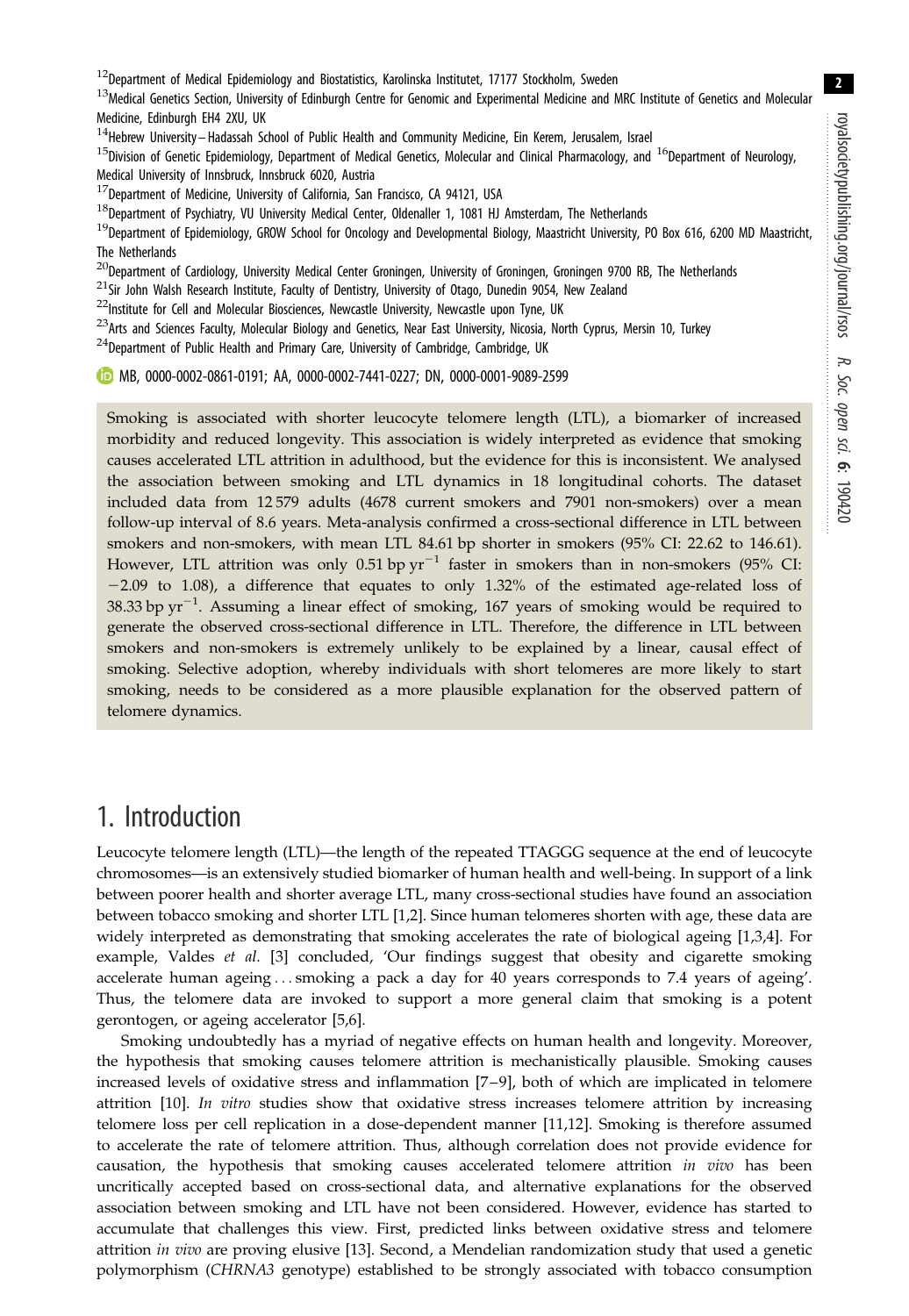<span id="page-2-0"></span>

Figure 1. Three alternative models to explain the observed association between smoking and LTL:  $(a)$  causation,  $(b)$  selective adoption, and (c) mixed (=causation + selective adoption). We assume that smoking starts at  $t_0$  for smokers and continues thereafter, whereas non-smokers never smoke. The magenta line represents the telomere dynamics for smokers and the green line for age-matched non-smokers. The dotted lines represent the position of two measurements of adult LTL (baseline and follow-up) made after the start of smoking.

found no evidence to support a causal association between smoking and short telomeres [[14\]](#page-14-0). Finally, most of the variation in adult LTL is already present in early life, prior to the age at which most children start smoking, and adult LTL rank is largely stable [[15,16](#page-14-0)]. Thus, there appears to be little scope for smoking to influence variation in adult LTL. Our aim in the current paper is therefore to use a meta-analysis of longitudinal LTL attrition data to directly test the hypothesis that smoking causes a sustained increase in the rate of LTL attrition in adults (henceforth the causation hypothesis). We additionally propose an alternative hypothesis of selective adoption, whereby individuals with shorter LTL are more likely to start smoking.

To generate testable predictions from the causation and selective adoption hypotheses we start by stating their assumptions (figure 1). For smokers, we assume that from the point at which an individual starts smoking, their LTL in subsequent years can be modelled as a straight line with a positive intercept  $(c<sub>s</sub>)$  corresponding to their LTL at the start of smoking, and a negative slope  $(m<sub>s</sub>)$ corresponding to their LTL attrition per year of smoking. For age-matched non-smokers, we also assume that LTL can be modelled as a straight line with a positive intercept and negative slope with values  $c_n$  and  $m_n$  respectively. The causation hypothesis assumes that prior to starting smoking there is no difference in the LTL of future smokers and non-smokers (i.e.  $c_s = c_n$ ), but that after starting smoking the rate of telomere attrition is higher for smokers than for non-smokers ( $m_s > m_n$ ). By contrast, selective adoption assumes that prior to starting smoking future smokers have shorter LTL than future non-smokers  $(c_s < c_n)$ , but after starting smoking the rate of LTL attrition is equal in smokers and non-smokers ( $m_s = m_n$ ). Since causation and selective adoption are not mutually exclusive, we also consider a mixed hypothesis that assumes that future smokers have shorter LTL than future non-smokers  $(c_s < c_n)$  and after starting smoking the rate of LTL attrition is faster in smokers than in non-smokers ( $m_s > m_n$ ).

Two major predictions emerge from figure 1 that are tested here. First, all three hypotheses predict that LTL for smokers should be shorter than LTL for non-smokers at any time-point following the adoption of smoking. Thus, the observation of shorter LTL in adult smokers cannot be used to distinguish between the hypotheses. Second, the selective adoption hypothesis is unique in predicting that adult LTL attrition rate should be equal in current smokers and non-smokers, whereas the causation and mixed hypotheses both predict faster attrition in smokers. There have been a number of attempts to test this latter prediction using longitudinal LTL attrition data, but they have produced inconsistent findings [[17](#page-14-0)]. Whereas some studies report faster LTL attrition in smokers [[18](#page-14-0),[19\]](#page-14-0), others report no difference [[20](#page-14-0)-25] and one study reports faster LTL attrition in non-smokers [[26\]](#page-15-0). To discriminate selective adoption from the other hypotheses it is critical to establish whether LTL attrition rates differ between smokers and non-smokers, and whether the observed difference in attrition is sufficient to explain the observed cross-sectional difference in LTL. Here we present the first quantitative meta-analysis aimed at estimating the effect of smoking on the rate of LTL attrition. This analysis was based on all published datasets that we were able to identify that contained relevant longitudinal measurements of LTL and information on smoking status, regardless of whether the association between smoking and LTL dynamics had been previously described.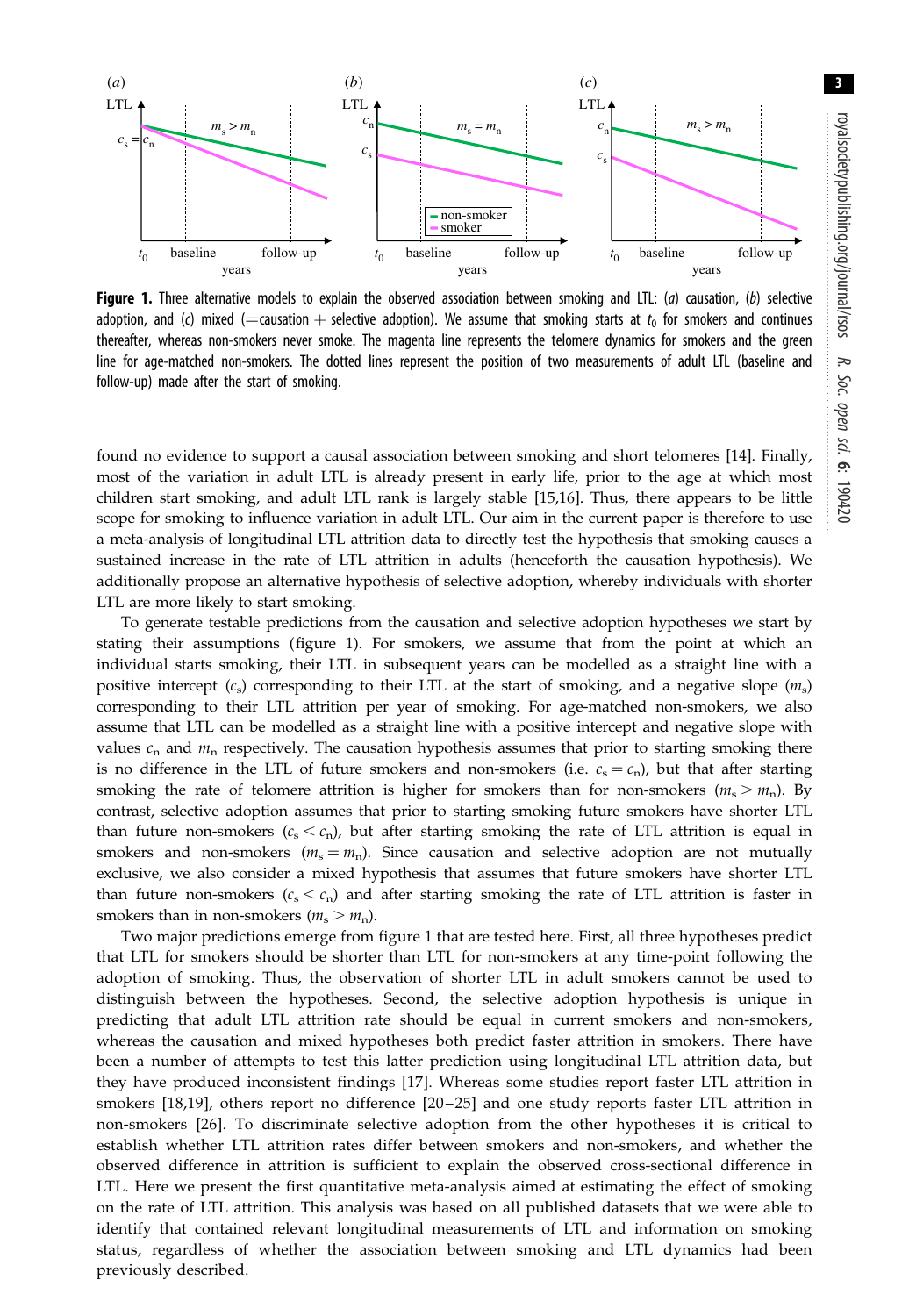## 2. Methods

#### 2.1. Search strategy and data eligibility requirements

We sought longitudinal cohort studies in which baseline and follow-up measurements of LTL were obtained from each participant and in which data on smoking behaviour were also available. To allow sufficient time for biologically meaningful changes in LTL to be observed, we required a followup interval of at least 4 years [\[27](#page-15-0)].

Electronic supplementary material, figure S1 provides a PRISMA diagram summarizing how the data were obtained. We performed a systematic literature search using ISI Web of Knowledge (Thomson Scientific Technical Support, New York) for articles published prior to 2017 using the search terms: 'telomere\*' and 'longitudinal' and 'smoking'. Additional relevant articles were identified by snowballing [\[28](#page-15-0)]. Articles were screened to identify potentially eligible cohorts. In many cases, determining the effect of smoking on LTL attrition was not the primary aim of an article, but smoking status was mentioned among the list of control variables.

In articles that reported estimates of the association between smoking and LTL attrition, the latter estimates usually came from multiple regression models that had been adjusted for baseline LTL. This practice is nearly universal due to the strong association present in most datasets between baseline LTL and rate of LTL attrition arising largely as a consequence of regression to the mean [[29\]](#page-15-0). We have demonstrated that such adjusted estimates are likely to be biased in a direction that exaggerates the true effect of smoking on LTL attrition [\[30](#page-15-0)]. Therefore, we sought unadjusted estimates of the difference in LTL dynamics between smokers and non-smokers.

In two cases we were able to extract the required summary statistics from published articles, but for the majority of eligible cohorts, summary statistics on raw LTL and LTL attrition for smokers and nonsmokers were not reported. Therefore, we contacted the authors and/or cohort managers to request either the required summary statistics, or the full individual participant-level data. In order to ensure consistency across cohorts in how the data were analysed, in the cases where we requested summary statistics, we provided detailed instructions on how these were to be calculated (including any exclusions—see below). In nine cases authors or cohort managers calculated and supplied the required summary statistics, and in the remaining seven cases the first author (M.B.) obtained raw data and calculated the summary statistics herself. For nine cohorts there were some published findings available relating to the effect of smoking on LTL attrition rate (for a narrative review see [\[17](#page-14-0)]), but for the other nine cohorts the first author was blind to the effect of smoking at the time of requesting the data (see [table 1](#page-4-0) for details).

The following data were obtained for each cohort included in the meta-analysis: the number of participants (smokers and non-smokers), mean age at baseline measurement (in years), mean followup interval (in years), LTL measurement method (TRF or qPCR), LTL measurement units (base pairs or T/S ratios), mean LTL at baseline and follow-up for smokers and non-smokers, standard deviation of LTL length at baseline and follow-up for smokers and non-smokers, annual rate of LTL attrition for smokers and non-smokers, standard deviation of LTL attrition per year for smokers and non-smokers, and the Pearson correlation between LTL at baseline and follow-up measurements.

Participants were only included if they had LTL data at both baseline and follow-up; participants lost to follow-up were excluded. In cohorts in which LTL was measured at more than two time-points (LBC1921 and LBC1936) we only used the two LTL measurements that gave the longest follow-up interval for each participant, designating the first as baseline and the second as follow-up. LTL attrition rate for a participant was calculated via the following formula: LTL attrition rate (bp  $\text{yr}^{-1}$ ) =  $(LTL_{baseline} - LTL_{follow-up})/follow-up$  years.

We sought to only include data from participants who were either consistent never smokers or consistent current smokers at baseline and follow-up; where possible, we excluded participants who had quit smoking prior to baseline or between baseline and follow-up. We did not attempt to explore the effects of amount smoked, since consistent data were not available for all cohorts. For the majority of cohorts (15/18), smokers were defined as consistent current smokers at both baseline and follow-up and non-smokers were defined as consistent never-smokers at baseline and follow-up; individuals who changed smoking status between baseline and follow-up were excluded. However, for one cohort (BRUNECK), smokers and non-smokers were defined based on baseline status only, and for the two cohorts, for which data were extracted from published papers (BHS and ESTHER), it was not clear whether the smoker/non-smoker classification was based on status at baseline, follow-up or both.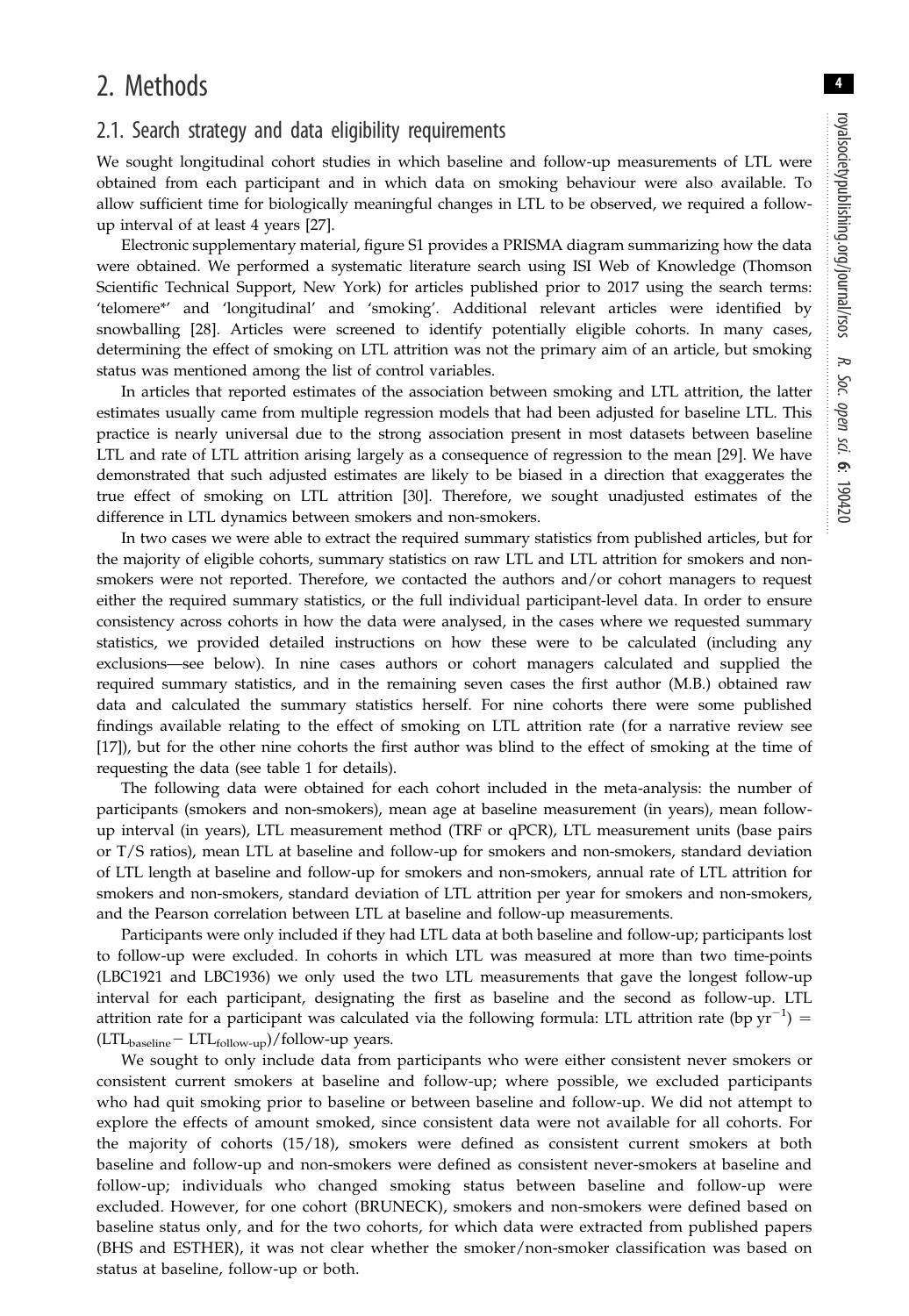Table 1. Details of the cohorts induded. Table 1. Details of the cohorts included.

<span id="page-4-0"></span>

| 5                                                                       | royalsocietypublishing.org/journal/rsos |                   | R. Soc. open sci. 6: 190420                                              |                                                                                                                                                                                                                                                                                                                         |                                               |                                                                                                                                                                                                                                                                                                               |                |                                                     |
|-------------------------------------------------------------------------|-----------------------------------------|-------------------|--------------------------------------------------------------------------|-------------------------------------------------------------------------------------------------------------------------------------------------------------------------------------------------------------------------------------------------------------------------------------------------------------------------|-----------------------------------------------|---------------------------------------------------------------------------------------------------------------------------------------------------------------------------------------------------------------------------------------------------------------------------------------------------------------|----------------|-----------------------------------------------------|
| (Continued.)                                                            |                                         |                   |                                                                          |                                                                                                                                                                                                                                                                                                                         |                                               |                                                                                                                                                                                                                                                                                                               |                |                                                     |
|                                                                         |                                         |                   |                                                                          |                                                                                                                                                                                                                                                                                                                         |                                               |                                                                                                                                                                                                                                                                                                               |                | (NSHD)                                              |
|                                                                         | yes                                     | mel               | 326                                                                      | ंटि                                                                                                                                                                                                                                                                                                                     |                                               | 53.4                                                                                                                                                                                                                                                                                                          |                | MRC National Survey of Health and Development       |
|                                                                         | ં ઽ                                     | yummary           | - 489                                                                    | 455                                                                                                                                                                                                                                                                                                                     | ್ದ ೫                                          | 40.8                                                                                                                                                                                                                                                                                                          | Netherlands    | Netherlands Study of Depression and Anxiety (NESDA) |
|                                                                         | $\mathsf{e}$                            | yummary           | ්ස                                                                       |                                                                                                                                                                                                                                                                                                                         |                                               |                                                                                                                                                                                                                                                                                                               | Denmark        | Danish MONICA1 and 10 survey (MONICA)               |
|                                                                         | <b>usi</b>                              |                   |                                                                          |                                                                                                                                                                                                                                                                                                                         |                                               |                                                                                                                                                                                                                                                                                                               | Scotland, UK   | Lothian Birth Cohort 1936 (LBC1936)                 |
| $\begin{array}{c c} 2 & 3 & 5 \\ 2 & 5 & 5 \\ 3 & 5 & 6 \\ \end{array}$ |                                         | Man<br>Man        | $475$ $88$                                                               | $R_{\frac{1}{2}}$ $\frac{1}{2}$ $\frac{1}{2}$ $\frac{1}{2}$ $\frac{1}{2}$ $\frac{1}{2}$ $\frac{1}{2}$ $\frac{1}{2}$ $\frac{1}{2}$ $\frac{1}{2}$ $\frac{1}{2}$ $\frac{1}{2}$ $\frac{1}{2}$ $\frac{1}{2}$ $\frac{1}{2}$ $\frac{1}{2}$ $\frac{1}{2}$ $\frac{1}{2}$ $\frac{1}{2}$ $\frac{1}{2}$ $\frac{1}{2}$ $\frac{1}{2}$ | $\frac{1}{9}$ , $\frac{1}{9}$ , $\frac{1}{9}$ | $\frac{1}{30}$ = $\frac{1}{30}$ $\frac{1}{30}$ $\frac{1}{30}$ $\frac{1}{30}$ $\frac{1}{30}$ $\frac{1}{30}$ $\frac{1}{30}$ $\frac{1}{30}$ $\frac{1}{30}$ $\frac{1}{30}$ $\frac{1}{30}$ $\frac{1}{30}$ $\frac{1}{30}$ $\frac{1}{30}$ $\frac{1}{30}$ $\frac{1}{30}$ $\frac{1}{30}$ $\frac{1}{30}$ $\frac{1}{30}$ | Scotland, UK   | Lothian Birth Cohort 1921 (LBC1921)                 |
|                                                                         | g                                       | yummary           |                                                                          |                                                                                                                                                                                                                                                                                                                         | $\overline{13.1}$                             |                                                                                                                                                                                                                                                                                                               | Israel         | lerusalem LRC Study (JLRCS)                         |
|                                                                         | gig                                     | summary           |                                                                          |                                                                                                                                                                                                                                                                                                                         |                                               |                                                                                                                                                                                                                                                                                                               | USА            | Heart and Soul Study (HSS)                          |
|                                                                         |                                         | mel               | $87\,$                                                                   | $\gtrsim$                                                                                                                                                                                                                                                                                                               | 9.3                                           | 67,1                                                                                                                                                                                                                                                                                                          | England, UK    | Hertfordshire Ageing Study (HAS)                    |
|                                                                         |                                         |                   |                                                                          |                                                                                                                                                                                                                                                                                                                         |                                               |                                                                                                                                                                                                                                                                                                               |                | Chronic Diseases in the Older Population (ESTHER)   |
|                                                                         |                                         |                   |                                                                          |                                                                                                                                                                                                                                                                                                                         |                                               |                                                                                                                                                                                                                                                                                                               |                | Early Recognition, and Optimised Treatment of       |
|                                                                         | $\mathsf{e}$                            | extracted         | 483 (1696)                                                               | 116 (631)                                                                                                                                                                                                                                                                                                               |                                               |                                                                                                                                                                                                                                                                                                               | Germany        | Epidemiological Study on the Chances of Prevention, |
| $\frac{24}{2}$                                                          | $\epsilon$                              | raw               | 86                                                                       |                                                                                                                                                                                                                                                                                                                         | $\frac{5}{8.0}$                               | 59.3<br>61.3                                                                                                                                                                                                                                                                                                  | France         | Evolution de la Rigidité Artérielle (ERA)           |
|                                                                         |                                         |                   |                                                                          |                                                                                                                                                                                                                                                                                                                         |                                               |                                                                                                                                                                                                                                                                                                               |                | Study (DMHDS)                                       |
|                                                                         | yes                                     | yummary           | 458                                                                      |                                                                                                                                                                                                                                                                                                                         |                                               | $\frac{26.0}{5}$                                                                                                                                                                                                                                                                                              | New Zealand    | Dunedin Multidisciplinary Health and Development    |
| $E$ $E$ $E$ $E$ $E$ $E$ $E$                                             | yes                                     | Mel               |                                                                          | 187                                                                                                                                                                                                                                                                                                                     | $33.36$ $24.36$ $20.29$                       |                                                                                                                                                                                                                                                                                                               | Wales, UK      | Caerphilly Cohort Study (CCS)                       |
|                                                                         | $\epsilon$<br>ŧ                         | yummary           | <u>1455</u><br>154                                                       |                                                                                                                                                                                                                                                                                                                         |                                               | 83<br>53.5<br>52.7<br>54.4                                                                                                                                                                                                                                                                                    | <b>Denmark</b> | Copenhagen City Heart Study (CCHS)                  |
|                                                                         | $\mathsf{e}$                            | yummary           |                                                                          | $\frac{2}{214}$ $\frac{4}{14}$ $\frac{6}{14}$                                                                                                                                                                                                                                                                           |                                               |                                                                                                                                                                                                                                                                                                               | Italy          | Bruneck Study (BRUNECK)                             |
|                                                                         | $\epsilon$                              | extracted         | $\frac{4}{4}$ $\frac{1}{2}$                                              |                                                                                                                                                                                                                                                                                                                         |                                               |                                                                                                                                                                                                                                                                                                               | USИ            | Bogalusa Heart Study (BHS)                          |
|                                                                         | yes                                     | Iaw               |                                                                          |                                                                                                                                                                                                                                                                                                                         |                                               |                                                                                                                                                                                                                                                                                                               | France         | ADELAHYDE (ADE)                                     |
| cohort                                                                  | published?                              | data <sup>b</sup> | non-smokers                                                              | smokers                                                                                                                                                                                                                                                                                                                 | (years)                                       | (years)                                                                                                                                                                                                                                                                                                       | country        | cohort (acronym)                                    |
| reference for                                                           | effect of smoking on<br>LTL attrition   | source of TL      | number of participants with<br>over the follow-up interval <sup>al</sup> | consistent smoking status                                                                                                                                                                                                                                                                                               | mean follow-<br>up interval                   | mean age at<br>baseline                                                                                                                                                                                                                                                                                       |                |                                                     |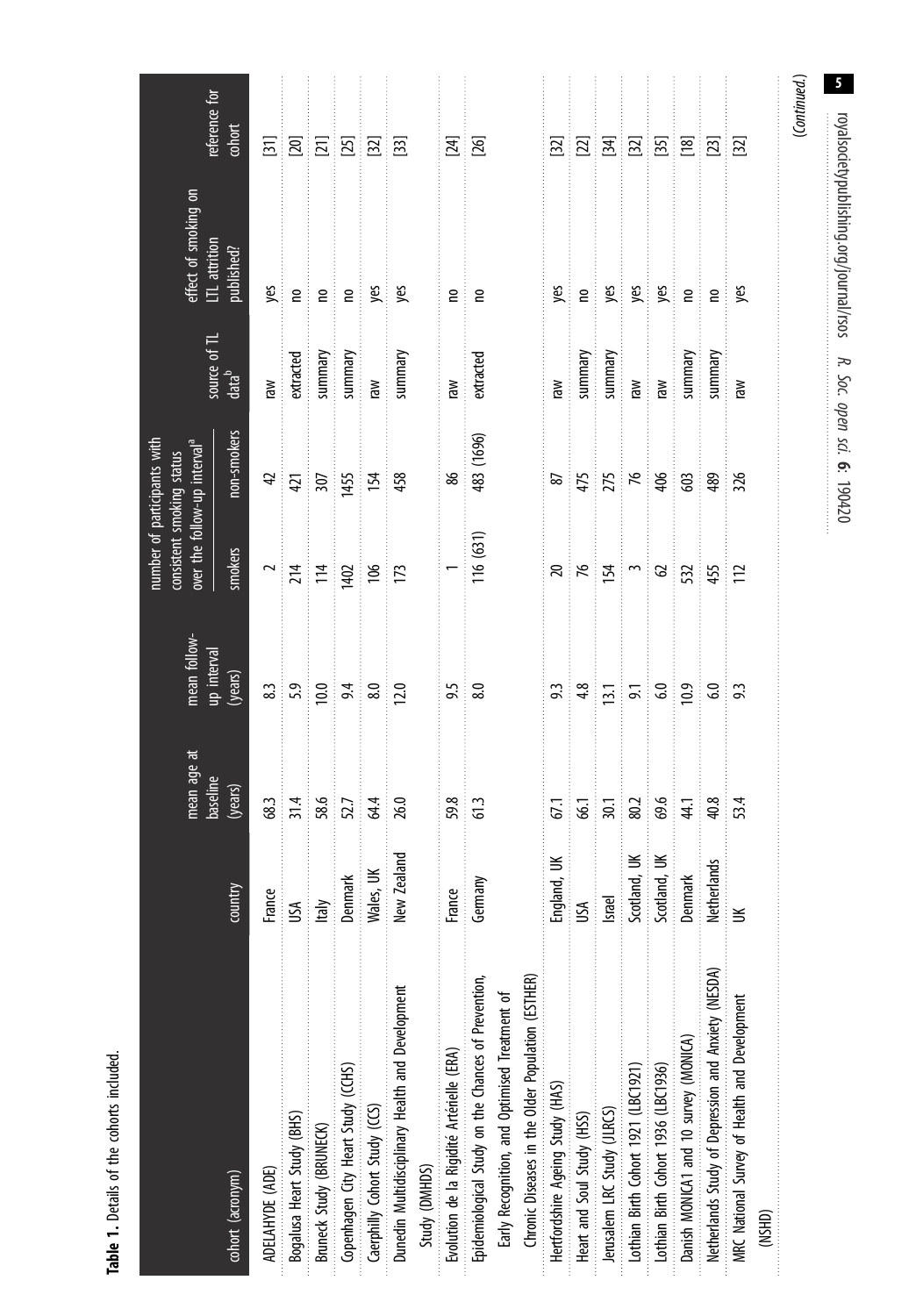Table 1. (Continued.) Table 1. (Continued.)

|                                                                                                                                                                         |             | mean age at<br>baseline | mean follow-<br>up interval | consistent smoking status | over the follow-up interval <sup>a</sup><br>number of participants with |                                     | effect of smoking on<br>LTL attrition                                                                                                    |                         |
|-------------------------------------------------------------------------------------------------------------------------------------------------------------------------|-------------|-------------------------|-----------------------------|---------------------------|-------------------------------------------------------------------------|-------------------------------------|------------------------------------------------------------------------------------------------------------------------------------------|-------------------------|
| cohort (acronym)                                                                                                                                                        | country     | (years)                 | (years)                     | smokers                   | non-smokers                                                             | I source of TL<br>data <sup>b</sup> | published?                                                                                                                               | reference for<br>cohort |
| Prevention of Renal and Vascular End-Stage Disease<br>(PREVEND)                                                                                                         | Netherlands | 46.6                    | Ġ                           | 1091                      | 1456                                                                    | summary                             | g                                                                                                                                        | $\overline{19}$         |
| Swedish Adoption/Twin Study of Aging (SATSA)                                                                                                                            | Sweden      | 66.7                    |                             |                           |                                                                         | summary                             | yes                                                                                                                                      | $\overline{36}$         |
| ,我们也不能让我们的人,我们也不能让我们的人,我们也不能让我们的人。""我们的人,我们的人,我们也不能让我们的人,我们也不能让我们的人。""我们的人,我们也不能<br><sup>a</sup> These numbers are often smaller than the numbers given in the original |             |                         |                             |                           |                                                                         |                                     | reference for the cohort due to the fact that we only induded participants with consistent smoking status between baseline and follow-up |                         |

(see Methods for details). For ESTHER, analyses of baseline LTL are based on the numbers in brackets. (see Methods for details). For ESTHER, analyses of baseline LTL are based on the numbers in brackets.

"Data sources: raw TL data obtained from cohort manager and summary statistics calculated by first author (M.B.); extracted = summary statistics extracted from published article (reference in final column); Data sources: raw  $\pm$  raw TL data obtained from cohort manager and summary statistics author (M.B.); extracted  $=$  summary statistics extracted from published article (reference in final column); summary = summary statistics calculated and supplied by co-authors (see Authors' contributions section for details). summary = summary statistics calculated and supplied by co-authors (see Authors' contributions section for details).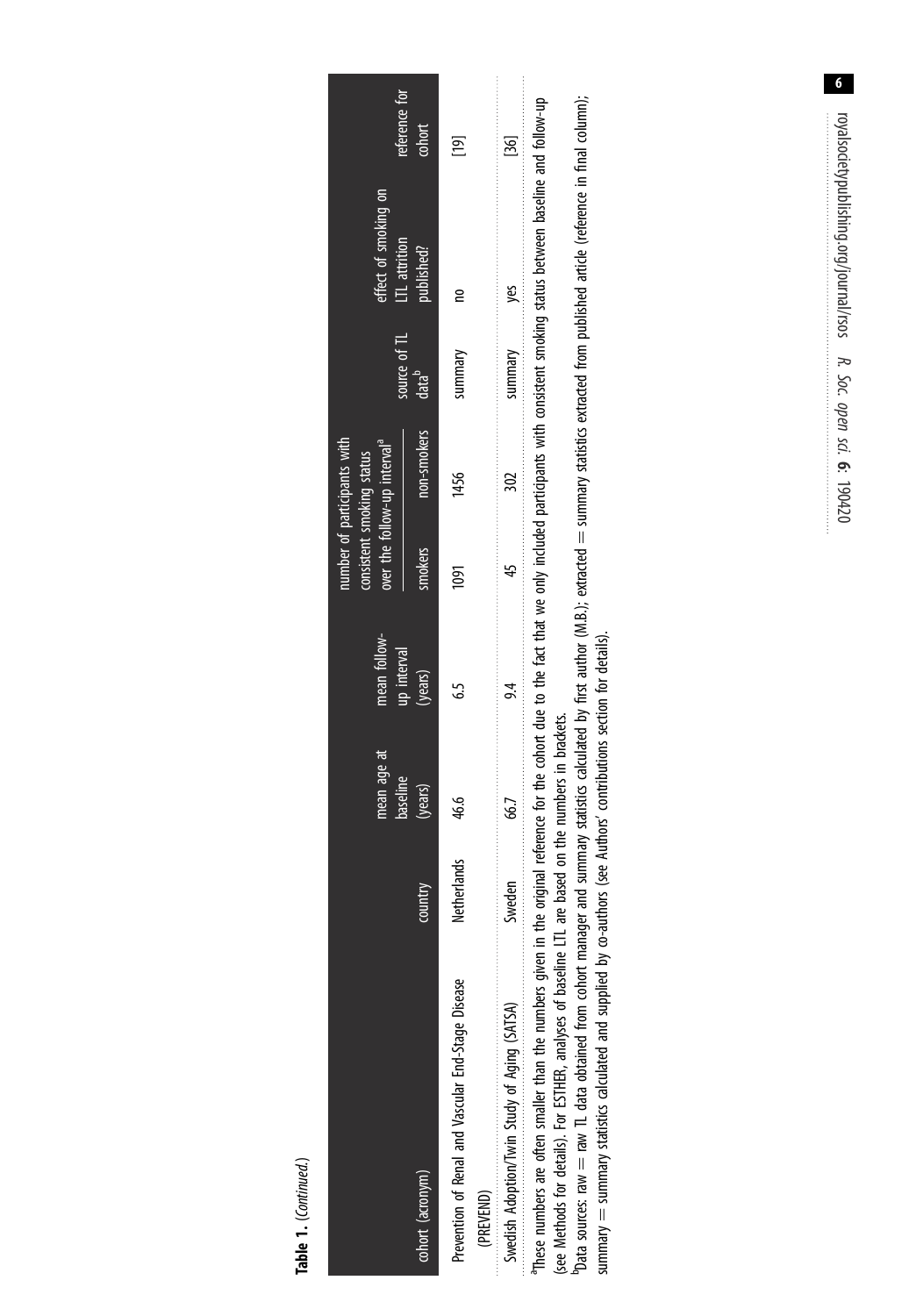### 2.2. Statistical analysis

We analysed the data in the statistical programming language R, v. 3.3.3 [[37\]](#page-15-0), using the meta-analysis package 'metafor' [[38](#page-15-0)].

Since some cohorts reported LTL measurements in T/S ratios and others in base pairs, we computed standardized mean differences (SMDs) between smokers and non-smokers for LTL and LTL attrition. We used random-effects meta-analysis models throughout, because we deemed the cohorts too different to justify assuming that there are common true effect sizes to estimate [\[39](#page-15-0)]. Unless otherwise stated, we estimated parameters using inverse-variance weighting of cohorts (the default) and REML. In one of our sensitivity analyses we instead weighted cohorts by the correlation between baseline and followup LTL measurements  $(r)$ . The rationale for this decision is that  $r$  has been argued to be a good proxy for LTL measurement error [[27,40](#page-15-0)], an assumption supported by the observation that datasets measured with more precise TRF always have higher correlations than those measured with less precise qPCR (as shown by the values in electronic supplementary material, table S1). To address the fact that we had two LTL measurements from each cohort, and in some analyses we needed to either compare the difference in SMDs between time-points ([table 2,](#page-7-0) model 4), or combine SMDs across time-points ([table 2](#page-7-0), model 5), we used the methods outlined in Borenstein et al. [[39,](#page-15-0) chapter 24] for computing effect sizes from complex data structures involving multiple time-points.

To facilitate interpretation of the summary SMDs derived from the meta-analyses we transformed these effects into base pairs. To make these calculations, estimates of the standard deviations of either LTL or LTL attrition rate were required, as appropriate. We estimated these standard deviations from the four cohorts measured with TRF (ADE, BHS, ERA and JLRCS), because these cohorts were the only ones for which LTL was originally measured in base pairs. We used weighted means of the four estimates of s.d. obtained from each cohort to account for the fact that the precision of an estimate of s.d. will increase with the square root of the sample size. The resulting estimates for the standard deviation of LTL and LTL attrition rate were 675.88 bp and 24.82 bp  $yr^{-1}$  respectively.

## 3. Results

#### 3.1. Characteristics of the dataset

We obtained data from 18 longitudinal cohorts spanning 10 countries and four continents ([table 1](#page-4-0) and electronic supplementary material, table S1). The combined dataset included data from 12 579 adults comprising 4678 current smokers and 7901 non-smokers. The mean age at baseline of the cohorts was  $54.8 \pm 15.4$  years (mean  $\pm$  s.d.; range: 26.0–80.2). Given that tobacco use typically begins by age 16 [\[41](#page-15-0)], smokers in the dataset are likely to have already been smoking for at least a decade at the time of the baseline telomere measurement. The mean follow-up interval was  $8.6 \pm 2.2$  years (mean  $\pm$  s.d.; range: 5.9– 13.1).

Fourteen cohorts measured LTL using the quantitative polymerase chain reaction (qPCR) method and four used the terminal restriction fragment method (TRF; ADE, BHS, ERA and JLRCS; electronic supplementary material, table S1). The correlation between LTL at baseline and follow-up varied considerably among cohorts: Pearson correlation coefficients  $(r)$  ranged from 0 to 0.66 for qPCR measurements and from 0.92 to 0.97 for TRF measurements. These data suggest substantial variation in LTL measurement error among cohorts and greater measurement error in the subset of cohorts measured with qPCR.

## 3.2. Does leukocyte telomere length decrease with age?

To ascertain whether the telomere data were likely to be of sufficient quality to reveal effects of smoking on LTL dynamics, we first asked whether average LTL was shorter at follow-up than at baseline (when cohorts were a mean of 8.6 years younger). As expected, mean LTL was significantly shorter at follow-up, both in the meta-analysis and in all but one of the individual cohorts ([table 2](#page-7-0), model 1; electronic supplementary material, figure S2a). When we added the mean length of the follow-up interval to model 1 as a moderator, the slope of the meta-regression was in the expected direction, with longer follow-up intervals associated with larger declines in mean LTL between baseline and follow-up (electronic supplementary material, figure S2b). Although the meta-regression was not significant overall (parameter estimate and 95% CI:  $-0.02$ ,  $[-0.09, 0.04]$ ,  $p = 0.4218$ ), it was significant for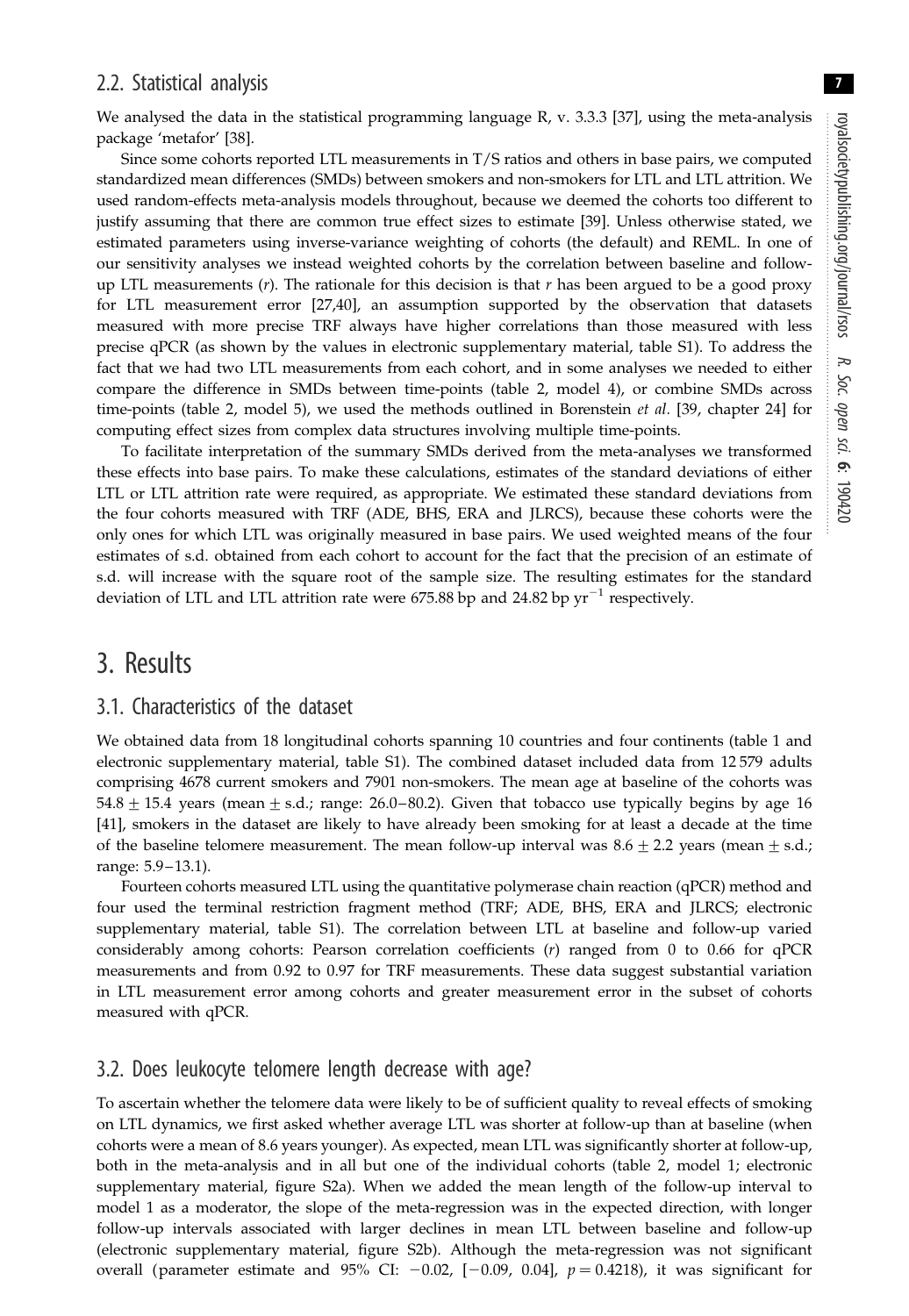Table 2. Results from random-effects meta-analytic models on data from 18 cohorts. Table 2. Results from random-effects meta-analytic models on data from 18 cohorts.

<span id="page-7-0"></span>

|       |                                                                                                                                                                                                                                                                                                                                 | <b>Summary SMD</b>            |                 | heterogeneity statistics |                 |                |           |          |                                                  |
|-------|---------------------------------------------------------------------------------------------------------------------------------------------------------------------------------------------------------------------------------------------------------------------------------------------------------------------------------|-------------------------------|-----------------|--------------------------|-----------------|----------------|-----------|----------|--------------------------------------------------|
| model |                                                                                                                                                                                                                                                                                                                                 | estimate <sup>a</sup> [95%    | <i>p</i> -value | Ųη                       | <i>p</i> -value | $\mathcal{A}$  | $l^2 (%)$ | 렎        | forest plot                                      |
|       | difference in LTL between time-points                                                                                                                                                                                                                                                                                           | $-0.49[-0.62, -0.36]$         | < 0.0001        | 333.73                   | < 0.0001        | 0.07           | 95.89     | 24.31    | electronic supplementary<br>material, figure S2a |
|       | assn. between smoking and baseline LTL                                                                                                                                                                                                                                                                                          | $-0.10[-0.16, -0.05]$         | 0.0003          | 26.55                    | 0.0650          | ຣູ             | 44.70     | <u>ञ</u> | figure 2a                                        |
|       | assn. between smoking and follow-up LTL                                                                                                                                                                                                                                                                                         | $-0.15$ [ $-0.29$ , $-0.01$ ] | 0.0312          | 95.13                    | < 0.0001        | 0.06           | 89.78     | 9.78     | fiqure 2b                                        |
|       | difference in assn. between smoking and                                                                                                                                                                                                                                                                                         | 0.06<br>$-0.05$ [ $-0.16$ ,   | 0.3884          | 73.45                    | < 0.0001        | 0.04           | 90.41     | 10.43    | hgure 3a                                         |
|       | LTL between time-points                                                                                                                                                                                                                                                                                                         |                               |                 |                          |                 |                |           |          |                                                  |
|       | combined assn. between smoking and LTL                                                                                                                                                                                                                                                                                          | $-0.13$ [ $-0.22$ , $-0.03$ ] | 0.0075          | 85.62                    | < 0.0001        | 8              | 83.96     | 6.24     | not shown                                        |
|       | across time-points                                                                                                                                                                                                                                                                                                              |                               |                 |                          |                 |                |           |          |                                                  |
|       | assn. between smoking and LTL attrition                                                                                                                                                                                                                                                                                         | $-0.02$ $[-0.07, 0.04]$       | 0.5311          | 24.68                    | 0.1021          | $\frac{8}{10}$ | 36.48     | 1.57     | fiqure 4a                                        |
|       | "Negative parameter estimates for the summary standardized mean difference (SMD) correspond to: model 1-shorter LTL at follow-up; models 2, 3 and 5-shorter LTL in smokers; model 4-stronger assn. between<br>smoking and LTL at follow-up; model 6—faster attrition in smokers. Significant associations are shown in italics. |                               |                 |                          |                 |                |           |          |                                                  |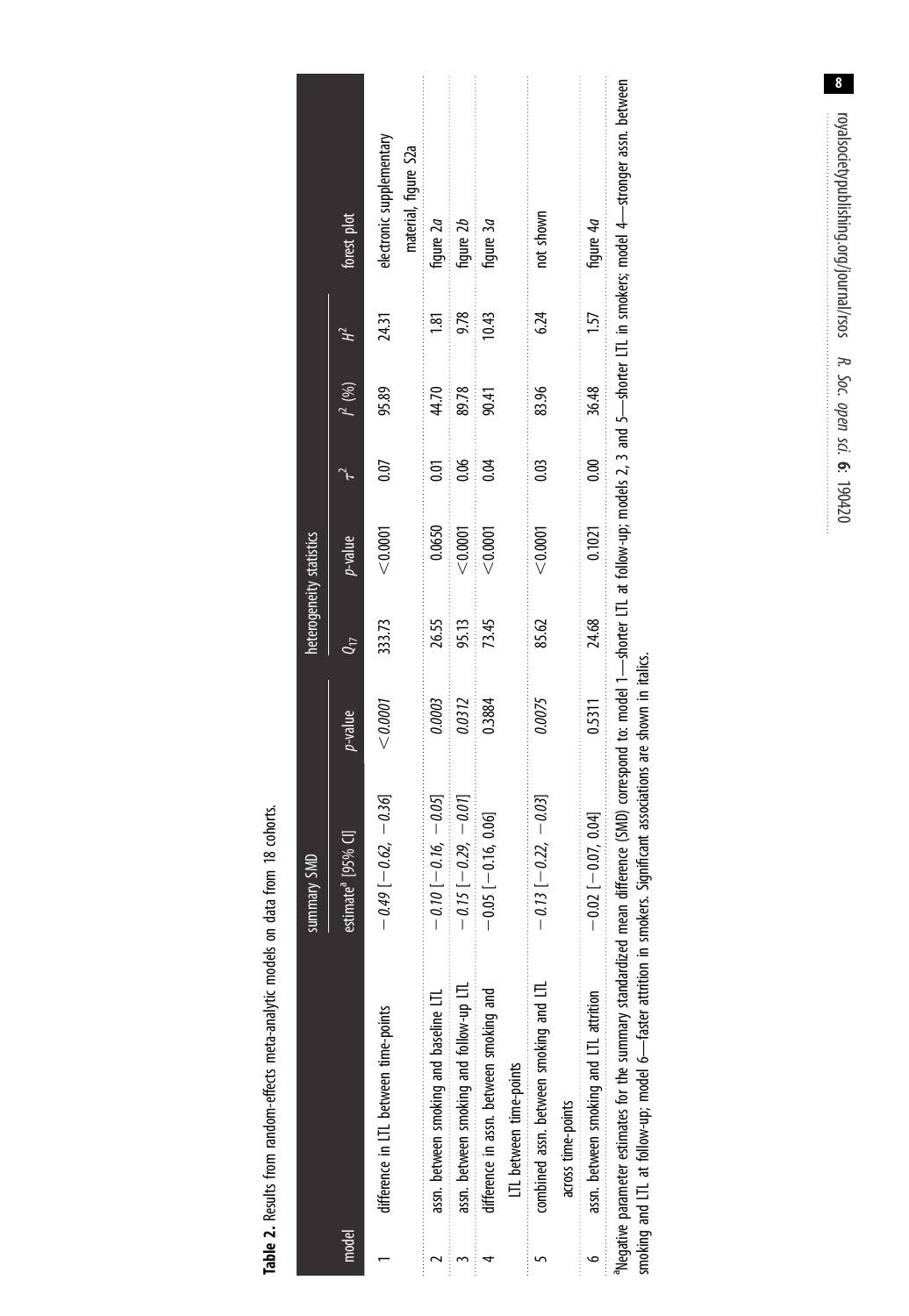<span id="page-8-0"></span>

Figure 2. Smokers have shorter LTL than non-smokers at both baseline and follow-up. Forest plots showing the significant associations between smoking and LTL at  $(a)$  baseline (model 2), and  $(b)$  follow-up (model 3). The squares show the observed standardized mean difference (SMD) and the whiskers the 95% CI for each cohort; the area of each square is proportional to the weight given to that cohort in the meta-analysis. Cohorts measured with qPCR are shown in red and cohorts measured with TRF in blue. Significant differences are shown in bold. The black diamond shows the meta-analytic summary: the centre depicts the mean effect and the width the 95% CI.

the subset of cohorts measured with TRF (parameter estimate and 95% CI:  $-0.03$ ,  $[-0.05, <0.00]$ ,  $p =$ 0.0186). The estimated slope of the meta-regression was similar for both the whole dataset and the TRF subset, suggesting that although qPCR measurements are less precise, there is little evidence for bias.

Using the parameter estimate for the effect of age on LTL obtained from model 1 we calculated the estimated decrease in LTL between baseline and follow-up as 330.77 bp (95% CI: 241.55, 420.00). This equates to age-related attrition of 38.33 bp  $yr^{-1}$  (95% CI: 27.99, 48.67), a value not significantly different from estimates of annual attrition obtained from longitudinal studies of LTL in cohorts not included in the current dataset (e.g. 40.2 bp  $yr^{-1}$  [\[42](#page-15-0)] and 31.0 bp  $yr^{-1}$  [\[43](#page-15-0)]). Thus, our data are of sufficient quality to show a robust effect of age on LTL of the expected magnitude over follow-up periods of as little as 5.9 years.

#### 3.3. Do smokers have shorter leukocyte telomere length than non-smokers?

At baseline, smokers had shorter LTL than non-smokers in 17 cohorts and the difference was significant in four of these (figure 2a). At follow-up, smokers had shorter LTL in 15 cohorts and the difference was significant in four; non-smokers had significantly shorter LTL in one cohort (figure 2b). Meta-analyses showed that the association between smoking and LTL was significant overall at baseline and followup, with shorter LTL in smokers at both time-points [\(table 2,](#page-7-0) models 2 and 3 respectively). The causation and mixed hypotheses both predict that the difference in LTL between smokers and nonsmokers should increase over time [\(figure 1\)](#page-2-0). Three cohorts followed this pattern with a significantly stronger association between smoking and LTL at follow-up and one cohort showed the opposite pattern with a significantly stronger association at baseline, but for 14 of the cohorts, there was no difference in the association between smoking and LTL between baseline and follow-up ([figure 3](#page-9-0)a). Meta-analysis of the difference in the association between smoking and LTL between time-points showed that this was not significantly different from zero overall ([table 2,](#page-7-0) model 4). Thus, the pattern of cross-sectional findings within cohorts does not support the causation or mixed hypotheses ([figure 1](#page-2-0)).

Since there was no evidence for a difference in association between time-points, we combined the data across time-points to obtain a single, more powerful, estimate of the cross-sectional association between smoking and LTL for each cohort. Combining across time-points yielded five cohorts with significantly shorter LTL in smokers, and meta-analysis confirmed significantly shorter LTL in smokers overall [\(table 2,](#page-7-0) model 5). In the current analysis, the observed association between smoking and LTL (from model 5) equates to smokers having telomeres 84.61 bp (95% CI: 22.62, 146.61) shorter than non-smokers.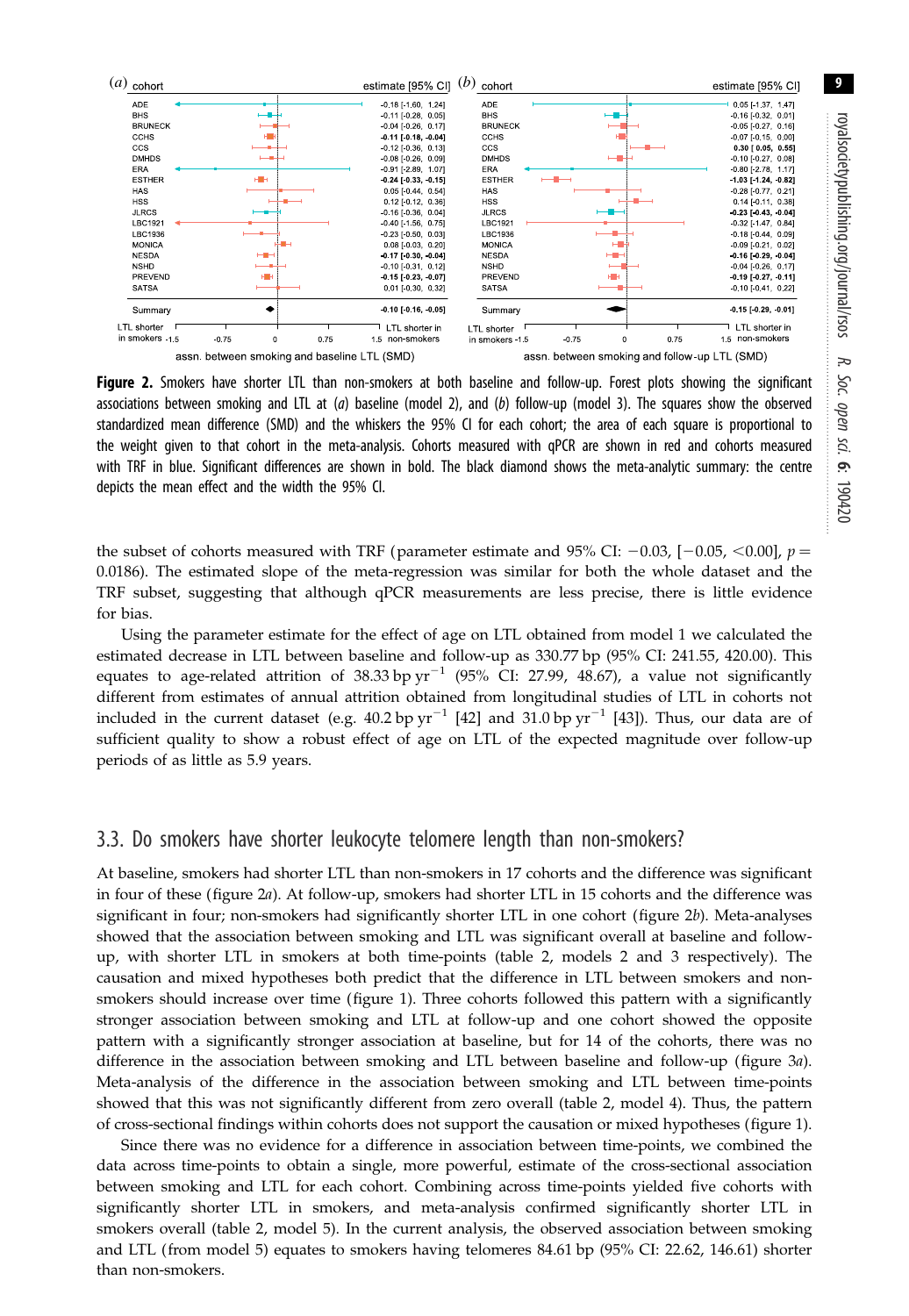<span id="page-9-0"></span>

Figure 3. The difference in LTL between smokers and non-smokers does not increase with more years of smoking. (a) Forest plot showing the lack of difference in association between smoking and LTL between baseline and follow-up (model 4). For key see [figure 2](#page-8-0). (b) Scatterplot showing that the association between smoking and LTL does not change as the mean age of the cohort increases. Each point represents one cohort and the area of the point is proportional to the weight in model 5. The solid black line shows the non-significant estimate from a random-effects meta-regression model obtained by adding mean age of the cohort as a moderator to model 5. The ribbon shows 95% CI for the estimate. The dashed line indicates no effect of smoking on LTL.

There was significant heterogeneity among cohorts in the size of the association between smoking and LTL [\(table 2](#page-7-0), model 5). Given that most smokers start smoking in their teenage years, the causal and mixed hypotheses both predict that the difference in LTL between smokers and non-smokers should increase as the mean age of the cohort increases. Our dataset allows a powerful test of this prediction, because mean age at baseline varies from 26 (in DMHDS) to over 80 years (in LBC1921; a far greater age range than the effect of follow-up interval analysed in model 4). Therefore, we added mean age at the midpoint between baseline and follow-up as a moderator to model 5. The slope of the resulting meta-regression was not significantly different from zero (parameter estimate and 95% CI:  $<$  0.00 [-0.01, 0.01],  $p = 0.9450$ ; figure 3b). Thus, there is no evidence that the difference in LTL between smokers and non-smokers becomes larger in older participants who are likely to have smoked for longer. In conclusion, neither the within-cohort nor the among-cohort effects of age show the patterns in LTL predicted by the causation and mixed hypotheses ([figure 1](#page-2-0)).

#### 3.4. Do smokers have faster telomere attrition than non-smokers?

We used the longitudinal LTL attrition rates of participants to ask whether LTL attrition was faster in smokers than in non-smokers. Two cohorts (JLRCS and MONICA) had significantly faster LTL attrition in smokers, while one cohort (CCS) had significantly faster LTL attrition in non-smokers [\(figure 4](#page-10-0)a). Meta-analysis showed no significant association between smoking and the rate of LTL attrition overall, and no significant heterogeneity in the size of the association between cohorts ([table 2,](#page-7-0) model 6). The parameter estimate from model 6 equates to a difference in LTL attrition rate between smokers and nonsmokers of  $-0.51$  bp yr<sup>-1</sup> (95% CI:  $-2.09$ , 1.08). This difference in rate of attrition due to smoking is a negligible proportion (1.32%) of the 38.32 bp loss per year that we estimated for ageing.

To establish the robustness of the lack of an association between smoking and LTL attrition, we conducted three further analyses of the rate of LTL attrition. First, to test whether any single cohort was having a substantial influence on the association between smoking and LTL attrition, we explored the effect of excluding each cohort from model 6 in turn. In all cases, the resulting parameter estimate for the association between smoking and LTL attrition was not significantly different from zero (electronic supplementary material, table S2). The inclusion of just one cohort (MONICA) is responsible for the parameter estimate being negative; when this cohort is excluded, the parameter estimate for the association between smoking and telomere attrition was effectively zero (parameter estimate and 95% CI: 0.00  $[-0.05, 0.05]$ ,  $p = 0.9947$ ).

Second, to test whether the lack of an association between smoking and LTL attrition is explained by the inclusion of cohorts with high LTL measurement error in the dataset, we re-ran model 6 weighting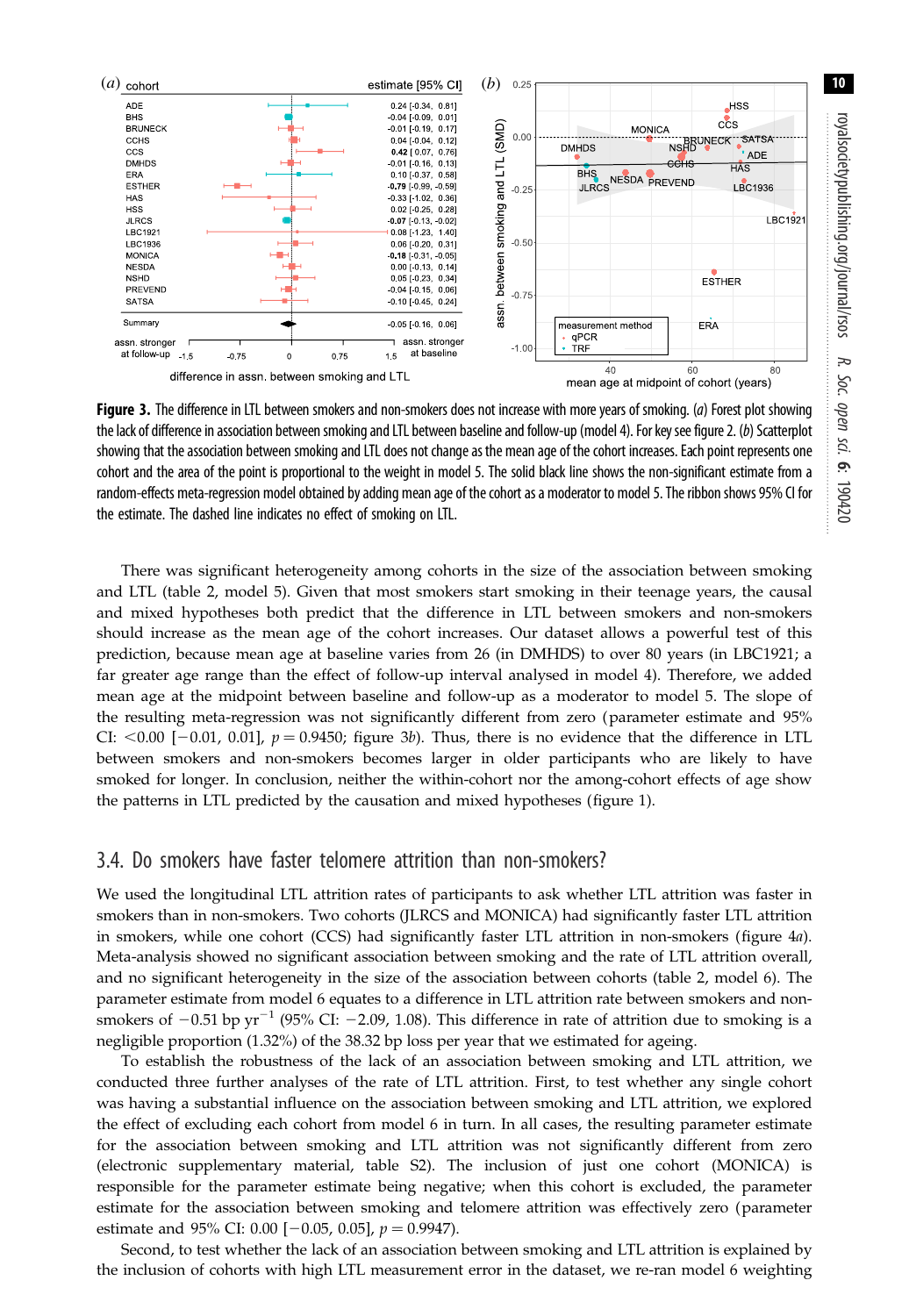<span id="page-10-0"></span>

Figure 4. The rate of LTL attrition is virtually identical in smokers and non-smokers and this absence of a difference in attrition does not change over 54 years of smoking. (a) Forest plot showing the lack of an association between smoking and LTL attrition rate measured longitudinally within participants (model 6). For key see [figure 2](#page-8-0). (b) Scatterplot showing the lack of association between the effect of smoking on LTL attrition and mean age at baseline. The solid black line shows the non-significant estimate from a random-effects meta-regression model obtained by adding mean age at baseline as a moderator to model 6. The dashed line indicates no association between smoking and LTL attrition. For key see [figure 3](#page-9-0)b.

the contribution of each cohort by the correlation between baseline and follow-up LTL measurements (r). The resulting parameter estimate for the association between smoking and telomere attrition was now slightly positive, but still not significantly different from zero (parameter estimate and 95% CI: 0.08  $[-0.20, 0.36]$ ,  $p = 0.5694$ ).

Third, we explored whether there was any evidence for bias in our selection of cohorts. We started with a systematic literature search, but due to the lack of suitable data in published articles, the final dataset assembled is an opportunity sample. For half of the cohorts included we had some idea of the effects of smoking expected due to information available in published articles [\[17](#page-14-0)], but for the remaining half we were blind to the expected findings at the time of requesting the data [\(table 1](#page-4-0)). Rerunning model 6 on just the latter nine cohorts produced no change in the conclusion that smoking does not affect LTL attrition rate (parameter estimate and 95% CI:  $-0.04$  [ $-0.17$ , 0.09],  $p = 0.5797$ ).

## 3.5. Can the small difference in attrition explain the cross-sectional difference in leukocyte telomere length?

Although the difference in attrition between smokers and non-smokers was negligible and not significantly different from zero, attrition was still slightly faster in smokers (i.e. a negative parameter estimate) when we included all cohorts in the meta-analysis and weighted them in the conventional fashion (inverse-variance). Using the estimates of the difference in LTL from model 5 and the difference in attrition from model 6, we asked how many years of smoking would be necessary to generate the cross-sectional difference in LTL between smokers and non-smokers. The parameter estimates from models 5 and 6 in [table 2](#page-7-0) suggest that LTL is 84.61 bp shorter in smokers compared to non-smokers and that LTL attrition rate  $0.51$  bp  $yr^{-1}$  faster in smokers than non-smokers. Thus, assuming a linear effect of smoking on attrition, 167.43 years of smoking would be required to generate the observed cross-sectional difference in LTL between smokers and non-smokers. Note that when we weighted cohorts by their measurement error in model 6 (see above), LTL attrition was estimated as 2.29 bp  $yr^{-1}$  faster in non-smokers than smokers. Under this scenario, no number of years of smoking can generate the observed baseline difference in LTL.

## 3.6. Is the effect of smoking on the rate of leukocyte telomere length attrition nonlinear?

Thus far, our tests of the causation hypothesis have assumed a sustained effect of smoking on the rate of LTL attrition that continues unabated in smokers (as illustrated in [figure 1\)](#page-2-0). To test whether an effect of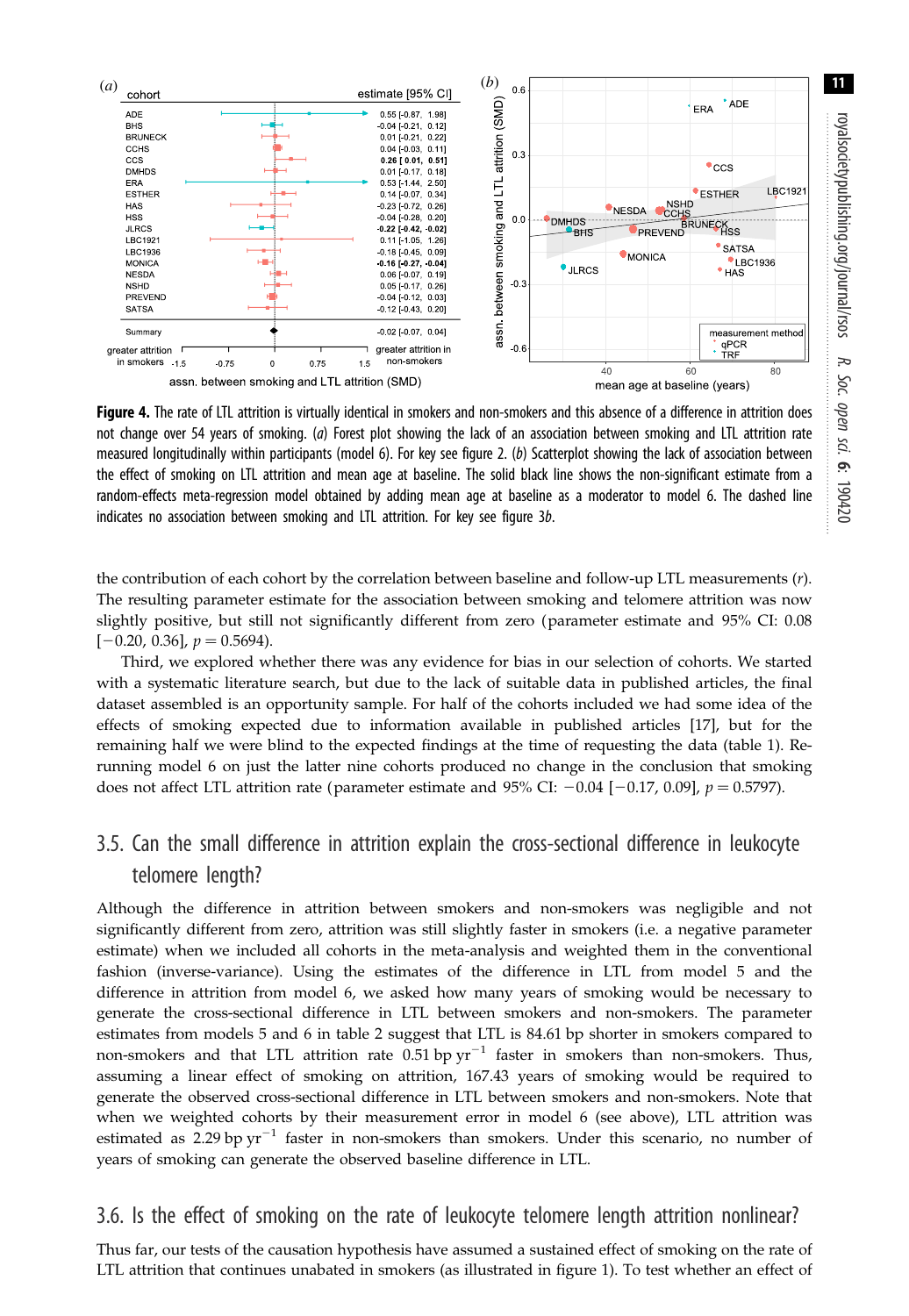smoking on the rate of LTL attrition is present in newer smokers and diminishes or reverses over time with continued smoking, we added age at baseline as a moderator to model 6. The slope of the resulting meta-regression was not significantly different from zero (parameter estimate and 95% CI:  $< 0.00$  [-0.00, 0.01],  $p = 0.3019$ ; [figure 4](#page-10-0)b). Thus, there is no evidence for an association between smoking and LTL attrition in younger people (who have more recently started smoking) that subsequently diminishes over time.

## 4. Discussion

Using meta-analytic methods to compare LTL dynamics over a mean of 8.6 years of follow-up in 4678 current smokers and 7901 non-smokers, we found no evidence for significantly faster telomere attrition in smokers. Our analyses confirmed that LTL shortened with increasing age and that smokers had shorter LTL than non-smokers at all measured time-points. However, there was no evidence that this cross-sectional difference increased with age, as would be expected if smoking causes LTL attrition. There was also no significant difference in the rate of LTL attrition measured within smokers and non-smokers. Moreover, the negligibly greater rate of attrition observed in smokers was totally insufficient to produce the cross-sectional difference between smokers and non-smokers within a human lifetime. Taken together, these findings provide no support for the hypothesis that smoking causes a sustained increase in the rate of LTL attrition.

The above conclusion is based on assuming a linear effect of smoking on telomere attrition over time [\(figure 1\)](#page-2-0). There are strong mechanistic reasons for assuming a linear model. Current smoking causes a chronic elevation in the levels of oxidative stress and inflammation, both of which are implicated in accelerated telomere attrition in a dose-dependent manner. However, some authors have attempted to explain the lack of an effect of smoking on telomere attrition in previous studies by assuming that smoking has an initial accelerating effect on attrition that rapidly reverses with continued smoking [\[20](#page-14-0)– [22\]](#page-14-0). The evidence claimed for this nonlinear effect is the strong positive correlation observed in all longitudinal studies between baseline telomere length and telomere attrition: individuals starting with longer telomeres have faster attrition than those starting with shorter telomeres. On the basis of this observation, Farzaneh-Far et al. [[22\]](#page-14-0) have argued that any rapid initial shortening of telomeres caused by smoking is subsequently offset by a length-related decrease in attrition caused by this 'homeostatic' process. However, it has now been recognized that a more parsimonious explanation for the observed correlation between baseline LTL and attrition rate is regression to the mean resulting from measurement error [\[29](#page-15-0)]. Thus, the apparent 'homeostatic' mechanism proposed to account for nonlinear attrition rates in smokers is largely a statistical artefact. Importantly, our analysis of the current dataset provided no evidence that the association between smoking and LTL attrition changed over time, as would be expected if an accelerating effect of smoking was present early on and subsequently diminished or reversed. It is a limitation of our dataset that our youngest cohorts were already in their 20s, meaning that the majority of smokers are likely to have been smoking for at least a decade. It is therefore possible that we could have missed an effect of smoking on LTL attrition that occurred prior to the baseline telomere measurements. To decisively rule out a highly nonlinear effect of smoking that is completely restricted to the decade immediately after starting smoking, we need to know whether telomere length differences in childhood precede the initiation of smoking [\[17](#page-14-0)]. Cohorts are currently becoming available in which it will be possible to test this prediction.

Is the lack of an effect of smoking on telomere attrition a limitation of low power? Some authors have argued that longitudinal studies have low power for detecting effects of smoking on attrition due to their small sample sizes [[20,21,](#page-14-0)[26](#page-15-0)]. While it is often the case that sample sizes are larger in cross-sectional than longitudinal studies, this is not true of the 18 cohorts included in the current analysis, where the same individuals were studied both cross-sectionally and longitudinally. Furthermore, longitudinal studies eliminate the substantial between-individual variation in LTL by measuring within-individual changes in LTL and are therefore much more powerful than cross-sectional studies of the same sample size for detecting effects of smoking on telomere dynamics [\[44](#page-15-0)]. Importantly, our meta-analysis of 18 longitudinal datasets shows no significant heterogeneity among cohorts in the effect of smoking on telomere attrition rates. This suggests first, that it is valid to compute a summary estimate for the difference in attrition between smokers and non-smokers, and second, that the precision of the metaanalysis exceeds that of its constituent cohorts [[39\]](#page-15-0). The resulting negligible difference in attrition between smokers and non-smokers of  $-0.51$  bp  $yr^{-1}$  is therefore the most powerful estimate yet of the association between smoking and telomere attrition.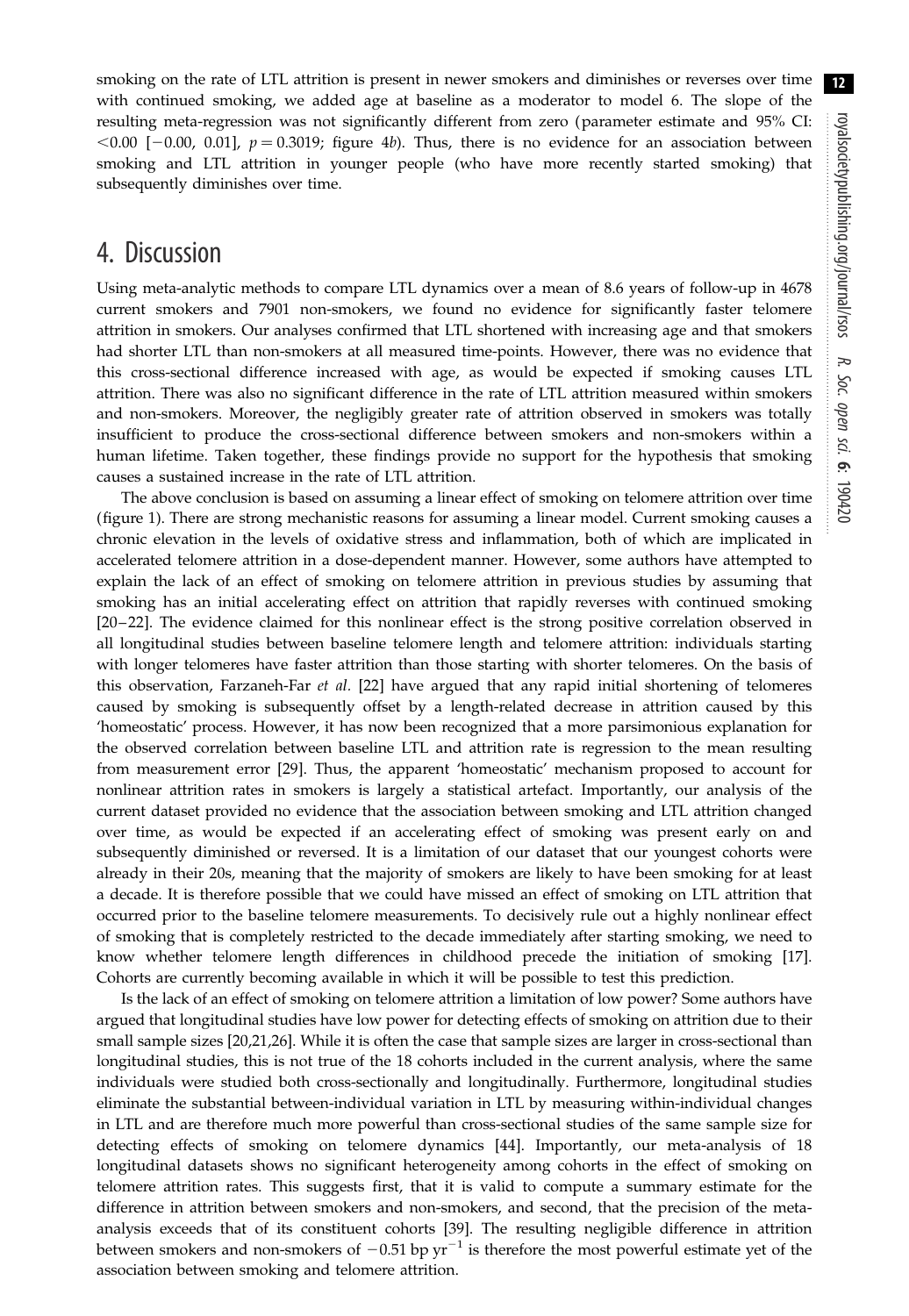What is the likely impact of telomere measurement error on our findings? The variation in the correlation between baseline and follow-up LTL measurements suggests substantial variation in measurement error among cohorts [\[27](#page-15-0)]. While this error should not cause bias in our estimates of the association between smoking and LTL attrition, it will affect the precision of these estimates [\[30](#page-15-0)]. We found no evidence that weighting cohorts according to the correlation between baseline and follow-up measurements caused a significant change in our estimate of the association between smoking and LTL attrition. Indeed, the weighted meta-analysis actually yielded a marginally lower rate of LTL attrition in smokers compared to non-smokers. This result strengthens the evidence against the causation hypothesis, because it implies that no amount of smoking could yield the observed crosssectional difference in LTL.

Is it possible that some kind of bias is masking a true effect of smoking on telomere attrition? Restricting our dataset to participants that survived to follow-up undoubtedly introduces selection based on mortality (e.g. [[26\]](#page-15-0)). Since both smoking and short LTL have been argued to cause earlier mortality, mortality is a collider variable in our analyses. Selection based on the value of a collider is usually discussed in the context of producing spurious associations between independent variables, so-called 'collider bias' (e.g. [\[45](#page-15-0)]), but collider bias can also potentially mask true associations. For example, by selecting against individuals who die between baseline and follow-up, longitudinal studies could underestimate the effects of smoking on telomere attrition, because they retain only smokers who are resistant to the damaging effects of tobacco smoke. However, this argument fails to explain the substantial difference in baseline LTL between smokers and non-smokers that we observed, even in the studies where the age of participants at baseline was quite advanced. If selection bias is present, it should affect cross-sectional associations as well as measures of attrition, yet we found no change in the difference in LTL between smokers and non-smokers with increasing cohort age [\(figure 3](#page-9-0)b). Furthermore, selection based on mortality should be negligible in cohorts in their 20s or 30s, but substantial for cohorts over 60, yet we found no effect of baseline age on the size of the association between smoking and LTL attrition, despite an age range of over 54 years. Taken together, the above findings argue against selection bias masking a true association between smoking and LTL attrition.

We deliberately elected to use raw attrition measures in our analyses as opposed to effect sizes derived from multiple regression models controlling for known sources of variation in telomere attrition rates (such as baseline telomere length). Our rationale for this choice came from recent work showing that controlling for baseline telomere length in multiple regression models of telomere attrition biases the effects of any predictor variables that also correlate with telomere length at baseline (typically age, sex and smoking status; [[30\]](#page-15-0)). This latter finding suggests that the published effects of variables such as age, sex and smoking status on telomere attrition are likely to exaggerate the true effect sizes of these variables, raising the probability of type I errors above 5% (see also [\[46](#page-15-0)]). This could explain why some of our individual cohorts report significant effects of smoking on LTL attrition [[18,19](#page-14-0)].

A corollary of our decision to use raw LTL and attrition measures in our analyses is that we did not control for potential confounds including age and sex. However, the majority of the nine published studies that we have been able to find reporting effects of smoking on telomere attrition use multiple regression models that control for age and sex [[18](#page-14-0)–[26\]](#page-15-0). Considered together, the results of these nine studies support the general conclusions of the current paper: there is strong evidence for an effect of smoking on LTL (six out of eight studies that tested for a difference report that LTL is significantly shorter in smokers), but there is much less evidence for an effect of smoking on LTL attrition (only two out of nine studies report that LTL attrition is significantly faster in smokers) (see [\[17](#page-14-0), table 3]). Furthermore, it is reassuring that our meta-analysis of the cross-sectional effect of smoking on LTL produces a summary effect size for smoking  $(-0.13)$  that is similar to that reported in another metaanalysis based on published effect sizes derived from cross-sectional studies that control for potential confounds such as age and sex  $(-0.11$  $(-0.11$  $(-0.11$  in [1]). Thus, the conclusions drawn from analyses that do and do not control for age and sex appear very similar and there is no evidence to suggest that controlling for age and sex would alter the conclusions of the current paper.

In the absence of any evidence supporting the hypothesis that smoking causes a sustained increase in the rate of LTL attrition, it is worth considering the alternative hypothesis that selective adoption is occurring. Selective adoption predicts that a difference in LTL between future smokers and nonsmokers should exist prior to the start of smoking. Two alternative causal pathways could underlie selective adoption [\[17](#page-14-0)]. First, it is possible that telomere shortening could directly cause changes in behaviour. There is emerging evidence that telomere shortening causes changes in regulation of more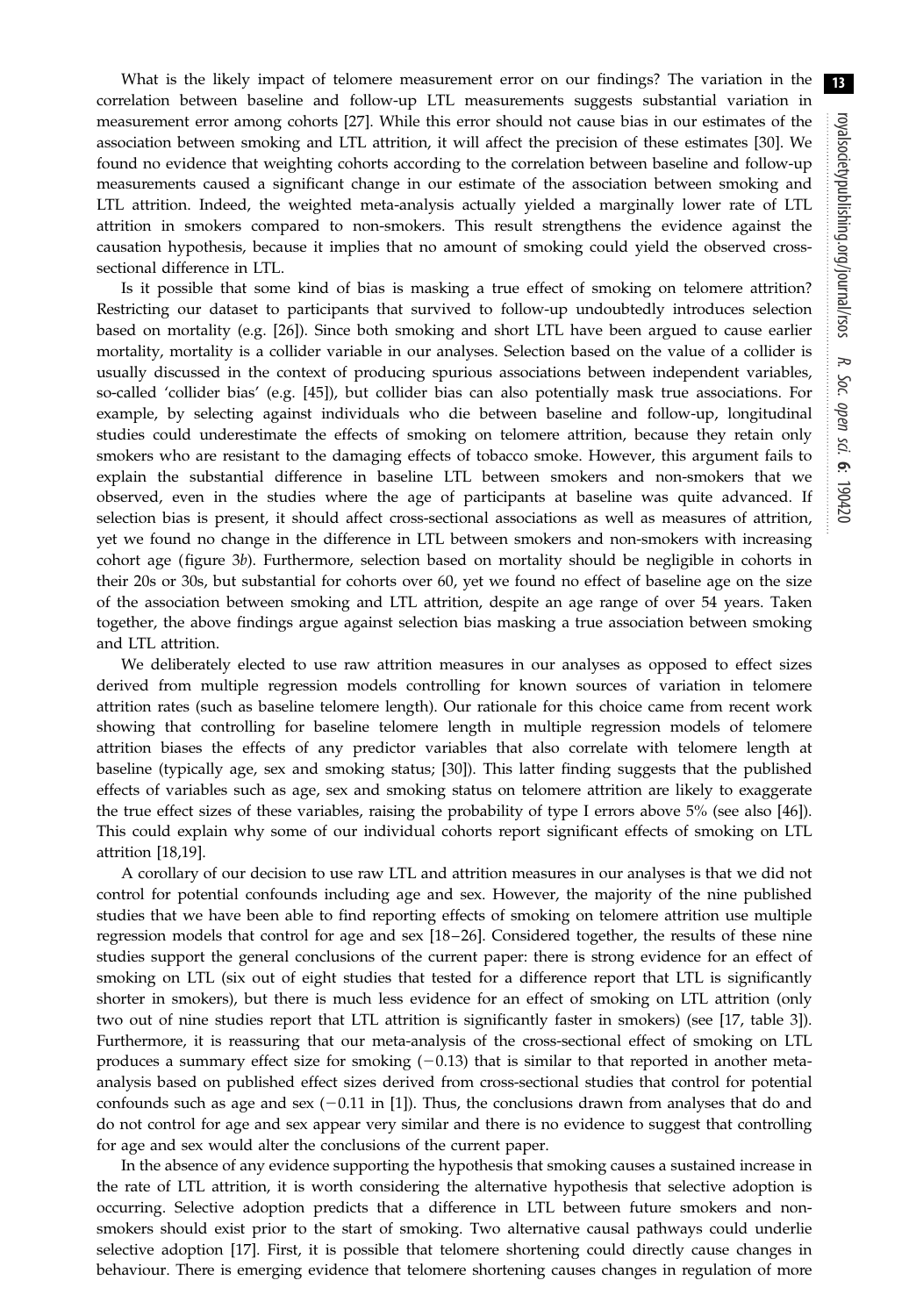than 140 genes [\[47](#page-15-0),[48\]](#page-15-0), making this idea theoretically possible (although none of the genes identified thus far as regulated by telomere shortening is obviously linked to behaviour, let alone smoking). A second causal pathway yielding selective adoption is that exposure to a third variable both shortens LTL and makes subsequent adoption of smoking more likely. One possibility, that still attributes a causal role to smoke exposure, is that parental smoking both causes early-life LTL attrition and increases a child's probability of starting smoking. A recent study found that telomere loss between birth and young adulthood was positively associated with distance to a major road at the residential address occupied at birth [[49\]](#page-15-0), suggesting air pollution as a possible cause of childhood telomere attrition. Thus, it is possible that passive smoking in early life could cause telomere attrition. However, it is not necessary to attribute any causal role to smoke exposure to explain the data in the current paper. We suggest that a plausible third variable supported by substantial existing data is exposure to early-life adversity. Developmental telomere attrition is accelerated by exposure to early-life adversity of various types including family disruption and physical and emotional abuse [[50](#page-15-0)–[53](#page-15-0)]. Furthermore, these same sources of early-life adversity are also associated with a greater probability of starting smoking, smoking more and being less likely to quit [[54](#page-15-0) –[56](#page-15-0)]. Thus, although childhood LTL has not thus far been examined as a predictor of adult smoking behaviour, there is strong indirect evidence to expect associations to exist. It is worth noting that the available data lead us to predict not only an association between childhood LTL and the presence of adult smoking, but also between childhood LTL and the amount smoked. An association between LTL and amount smoked is often regarded as strong evidence for the causation hypothesis [\[1\]](#page-14-0). However, it is now clear that such evidence is equally compatible with selective adoption.

In conclusion, we find no evidence that smoking accelerates the rate of leucocyte telomere attrition in adults. Our findings should prompt more critical appraisal of data underlying the claim that smoking is the most important, 'broad range' ageing accelerator [[5,6\]](#page-14-0). Where these data come from cross-sectional studies, and in vivo experimental studies are lacking, we suggest that selective adoption should be considered as an alternative explanation for associations between smoking and biomarkers of ageing such as telomere length.

Our findings have consequences for how measures of telomere length are used in human epidemiology and behavioural ecology. Under the currently prevailing view that certain types of behaviour cause accelerated telomere attrition, measures of telomere length can be used to identify those behaviours that are most harmful and those that are protective [[57\]](#page-15-0). Changes in telomere dynamics could also potentially be used to monitor the somatic consequences of behaviour change (e.g. the positive effects of quitting smoking). However, if we are correct, and selective adoption turns out to be an explanation for observed associations with telomere length, then we need to reinterpret shorter telomeres as a relatively static biomarker as opposed to as a dynamic consequence of current adult behaviour.

As a final note, although we found no evidence that smoking accelerates the rate of leucocyte telomere attrition, our results do not preclude the many other well-established negative effects of smoking on human health and longevity. We chose to focus on smoking in the current paper simply because there are more data available on the associations between smoking and telomere length than for any other behaviour [\[17](#page-14-0)]. Our intention was to question prevalent assumptions in the telomere dynamics literature concerning the mechanisms underlying associations between behaviour and telomere length, rather than to question the damaging effects of smoking.

Ethics. No additional ethical permission was required for this study because the analysis was based on secondary analysis of existing anonymized data.

Data accessibility. An R script that generates the figures and analyses presented in this paper and the required summary dataset (also presented in electronic supplementary material, table S1) are publicly available at: [doi:10.5281/zenodo.](http://dx.doi.org/doi:10.5281/zenodo.1240964) [1240964](http://dx.doi.org/doi:10.5281/zenodo.1240964). Individual participant-level data for CCS, HAS, LBC1921, LBC1936 and NSHD are available on request to bona fide researchers. For NSHD see<http://www.nshd.mrc.ac.uk/data>; [doi:10.5522/NSHD/Q101](http://dx.doi.org/doi:10.5522/NSHD/Q101) and [doi:10.](http://dx.doi.org/doi:10.5522/NSHD/Q102) [5522/NSHD/Q102\)](http://dx.doi.org/doi:10.5522/NSHD/Q102).

Authors' contributions. Conceived the study, analysed the data and wrote the paper: M.B. and D.N.; assisted in identification of cohorts: C.M.M.-R. and G.V.P.; provided summary statistics: F.K. and P.W. (BRUNECK), S.E.B. and B.G.N. (CCHS), W.M.T. (DMHDS), C.M. and M.W. (HSS), A.A. and J.D.K. (JLRCS), L.B. (MONICA), D.R. and B.W.J.H.P. (NESDA), P.v.d.H. and M.A.S. (PREVEND), S.H. and Y.Z. (SATSA); provided raw data: A.B. and C.L. (ADE, ERA), Y.B.-S. (CCS), C.C. and H.S. (HAS), R.C. and D.K. (NSHD), I.J.D., S.E.H. and J.M.S. (LBC1921 and LBC1936); ran original LTL measurements: C.M.M.-R. and T.v.Z. (CCS, HAS, LBC1921, LBC1936, NSHD); edited and approved the final manuscript: all authors.

Competing interests. The authors declare no competing interests.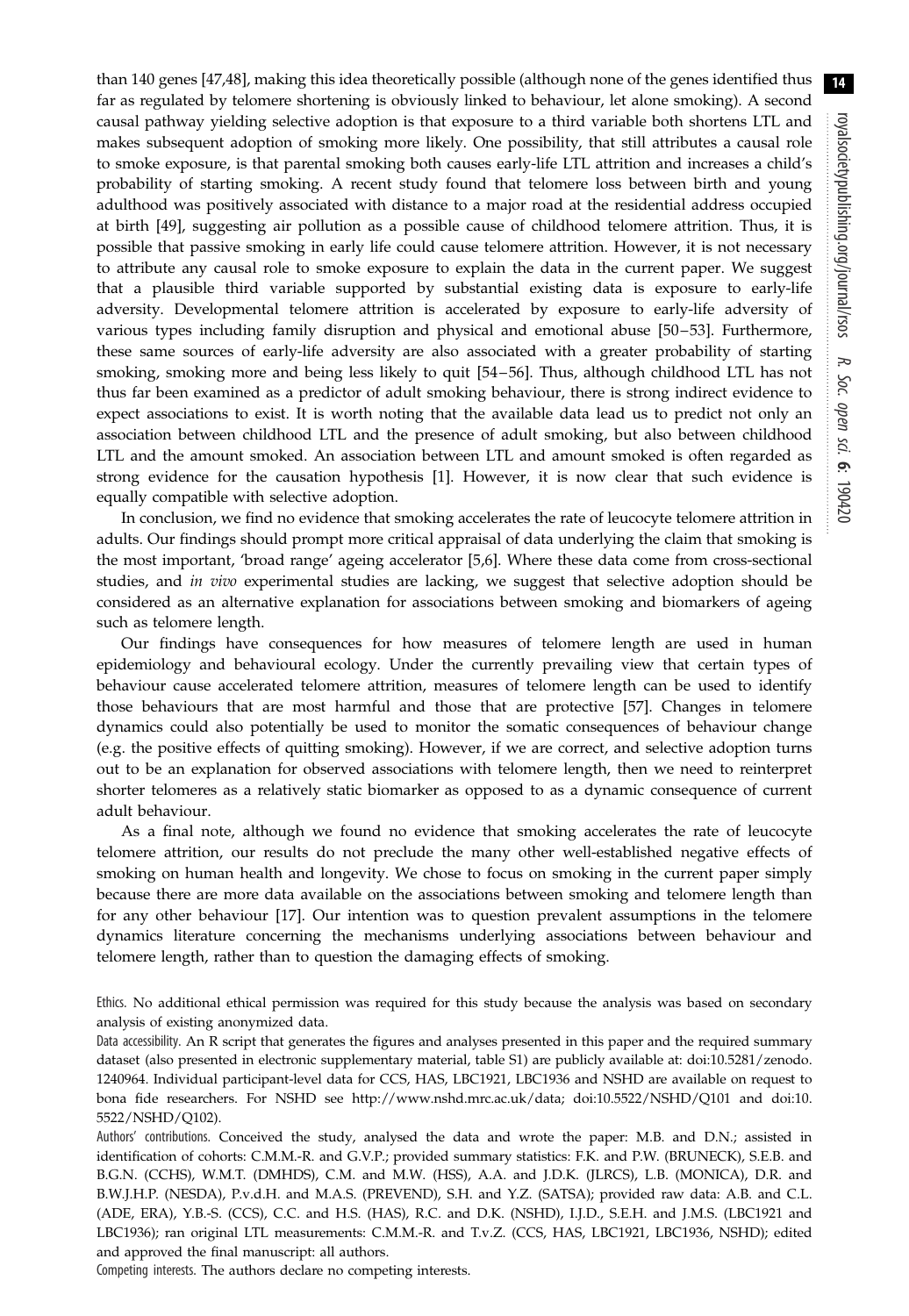<span id="page-14-0"></span>Funding. Cohorts acknowledge the following sources of funding: LBC1921, CCS, HAS and NSHD—New Dynamics of Ageing via the HALCyon cross-cohort collaborative programme (RES-353-25-0001); LBC1921—UK Biotechnology and Biological Sciences Research Council (BBSRC), The Royal Society, and The Chief Scientist Office of the Scottish Government, Lifelong Health and Wellbeing Initiative (MR/K026992/1); LBC1936—Age UK (Disconnected Mind Project); NSHD—UK Medical Research Council; JLRCS—US-Israel Binational Science Foundation, the Israel Science Foundation and the National Institutes of Health (AG030678 and AG201320); DMHDS—US National Institute on Aging (AG032282) and the UK Medical Research Council (MR/K00381X and MR/P005918); NESDA—The Netherlands Organisation for Health Research and Development (10-000-1002), VU University Medical Center, GGZ inGeest, Leiden University Medical Center, Leiden University, GGZ Rivierduinen, University Medical Center Groningen, University of Groningen, Lentis, GGZ Friesland, GGZ Drenthe, Rob Giel Onderzoekscentrum. The authors additionally acknowledge the following sources of funding: M.B.—National Centre for the Replacement Refinement and Reduction of Animals in Research (NC/ K000802/1); D.N. and G.V.P.—European Research Council (AdG 666669); A.A.—National Institutes of Health (R01HL116446, R01HD071180, R01HL13840); S.H. and Y.Z.—Karolinska Institutet Delfinansiering, the Swedish Research Council (2015-03255), the Loo & Hans Osterman Foundation, the Foundation for Geriatric Diseases, the Magnus Bergwall Foundation, the Erik Rönnberg award for aging studies and the Strategic Research Program in Epidemiology at Karolinska Institutet; C.C. and H.S.—UK Medical Research Council and University of Southampton; T.v.Z.—UK Medical Research Council (G0601333); I.J.D., J.M.S. and S.E.H.—Centre for Cognitive Ageing and Cognitive Epidemiology, which is funded by the Medical Research Council and the Biotechnology and Biological Sciences Research Council (MR/K026992/1).

Acknowledgements. We are grateful to all of the people who took part in the study, either as participants, or as part of the research teams responsible for the 18 cohorts analysed. We thank Jimmy Zeng who computed summary statistics for DMHDS. We also thank Maya B. Mathur and Idan Shalev who provided thoughtful reviewers' comments that substantially improved the paper.

# **References**

- 1. Astuti Y, Wardhana A, Watkins J, Wulaningsih W. 2017 Cigarette smoking and telomere length: a systematic review of 84 studies and meta-analysis. Environ. Res. 158, 480– 489. ([doi:10.1016/j.envres.2017.06.038\)](http://dx.doi.org/10.1016/j.envres.2017.06.038)
- 2. Pepper GV, Bateson M, Nettle D. 2018 Telomeres as integrative markers of exposure to stress and adversity: a systematic review and meta-analysis. R. Soc. open sci. 5, 180744. ([doi:10.1098/rsos.180744\)](http://dx.doi.org/10.1098/rsos.180744)
- 3. Valdes AM, Andrew T, Gardner JP, Kimura M, Oelsner E, Cherkas LF, Aviv A, Spector TD. 2005 Obesity, cigarette smoking, and telomere length in women. Lancet 366, 662– 664. [\(doi:10.1016/](http://dx.doi.org/10.1016/S0140-6736(05)66630-5) [S0140-6736\(05\)66630-5\)](http://dx.doi.org/10.1016/S0140-6736(05)66630-5)
- 4. Morlá M, Busquets X, Pons J, Sauleda J, MacNee W, Agustí AGN. 2006 Telomere shortening in smokers with and without COPD. Eur. Respir. J. 27. 525–528. ([doi:10.1183/09031936.06.00087005\)](http://dx.doi.org/10.1183/09031936.06.00087005)
- 5. Bernhard D, Moser C, Backovic A, Wick G. 2007 Cigarette smoke—an aging accelerator? Exp. Gerontol. 42, 160– 165. ([doi:10.1016/j.exger.](http://dx.doi.org/10.1016/j.exger.2006.09.016) [2006.09.016](http://dx.doi.org/10.1016/j.exger.2006.09.016))
- 6. Sorrentino JA, Sanoff HK, Sharpless NE. 2014 Defining the toxicology of aging. Trends Mol. Med. 20, 375– 384. ([doi:10.1016/j.molmed.](http://dx.doi.org/10.1016/j.molmed.2014.04.004) [2014.04.004](http://dx.doi.org/10.1016/j.molmed.2014.04.004))
- 7. Asami S, Hirano T, Yamaguchi R, Tomioka Y, Itoh H, Kasai H. 1996 Increase of a type of oxidative DNA damage, 8-hydroxyguanine, and its repair activity in human leukocytes by cigarette smoking. Cancer Res. 56, 2546-2549.
- 8. Morrow JD et al. 1995 Smoking as a cause of oxidative damage. N. Engl. J. Med. 332, 1198 – 1203. ([doi:10.1056/](http://dx.doi.org/10.1056/NEJM199505043321804) [NEJM199505043321804\)](http://dx.doi.org/10.1056/NEJM199505043321804)
- 9. Zuo L, He F, Sergakis GG, Koozehchian MS, Stimpfl JN, Rong Y, Diaz PT, Best TM. 2014 The

interrelated role of cigarette-smoking, oxidative stress and immune response in COPD and corresponding treatments. Am. J. Physiol. Lung Cell. Mol. Physiol. 307, L205 – L218. ([doi:10.](http://dx.doi.org/10.1152/ajplung.00330.2013) [1152/ajplung.00330.2013\)](http://dx.doi.org/10.1152/ajplung.00330.2013)

- 10. Révész D, Verhoeven JE, Milaneschi Y, De Geus EJCN, Wolkowitz OM, Penninx BWJH. 2014 Dysregulated physiological stress systems and accelerated cellular aging. Neurobiol. Aging 35, 1422 – 1430. [\(doi:10.1016/j.neurobiolaging.](http://dx.doi.org/10.1016/j.neurobiolaging.2013.12.027) [2013.12.027\)](http://dx.doi.org/10.1016/j.neurobiolaging.2013.12.027)
- 11. Von Zglinicki T. 2002 Oxidative stress shortens telomeres. Trends Biochem. Sci. 27, 339– 344. ([doi:10.1016/S0968-0004\(02\)02110-2](http://dx.doi.org/10.1016/S0968-0004(02)02110-2))
- 12. Richter T, Zglinicki T. 2007 A continuous correlation between oxidative stress and telomere shortening in fibroblasts. Exp. Gerontol. 42, 1039– 1042. [\(doi:10.1016/j.exger.](http://dx.doi.org/10.1016/j.exger.2007.08.005) [2007.08.005\)](http://dx.doi.org/10.1016/j.exger.2007.08.005)
- 13. Reichert S, Stier A. 2017 Does oxidative stress shorten telomeres in vivo? A review. Biol. Lett. 13, 20170463. [\(doi:10.1098/rsbl.2017.0463\)](http://dx.doi.org/10.1098/rsbl.2017.0463)
- 14. Rode L, Bojesen SE, Weischer M, Nordestgaard BG. 2014 High tobacco consumption is causally associated with increased all-cause mortality in a general population sample of 55 568 individuals, but not with short telomeres: a Mendelian randomization study. Int. J. Epidemiol. 43, 1473 – 1483. ([doi:10.1093/](http://dx.doi.org/10.1093/ije/dyu119) [ije/dyu119](http://dx.doi.org/10.1093/ije/dyu119))
- 15. Benetos A et al. 2013 Tracking and fixed ranking of leukocyte telomere length across the adult life course. Aging Cell 12, 615-621. ([doi:10.](http://dx.doi.org/10.1111/acel.12086) [1111/acel.12086](http://dx.doi.org/10.1111/acel.12086))
- 16. Factor-Litvak P, Susser E, Kezios K, McKeague I, Kark JD, Hoffman M, Kimura M, Wapner R, Aviv A. 2016 Leukocyte telomere length in newborns: implications for the role of telomeres

in human disease. Pediatrics 137, e20153927. [\(doi:10.1542/peds.2015-3927\)](http://dx.doi.org/10.1542/peds.2015-3927)

- 17. Bateson M, Nettle D. 2018 Why are there associations between telomere length and behaviour? Phil. Trans. R. Soc. B 373, 20160438. [\(doi:10.1098/rstb.2016.0438](http://dx.doi.org/10.1098/rstb.2016.0438))
- 18. Bendix L, Thinggaard M, Fenger M, Kolvraa S, Avlund K, Linneberg A, Osler M. 2014 Longitudinal changes in leukocyte telomere length and mortality in humans. J. Gerontol. A Biol. Sci. Med. Sci. 69A, 231– 239. ([doi:10.1093/](http://dx.doi.org/10.1093/gerona/glt153) [gerona/glt153\)](http://dx.doi.org/10.1093/gerona/glt153)
- 19. Huzen J et al. 2014 Telomere length loss due to smoking and metabolic traits. J. Intern. Med. 275, 155– 163. ([doi:10.1111/joim.12149](http://dx.doi.org/10.1111/joim.12149))
- 20. Aviv A, Chen W, Gardner JP, Kimura M, Brimacombe M, Cao X, Srinivasan SR, Berenson GS. 2009 Leukocyte telomere dynamics: longitudinal findings among young adults in the Bogalusa Heart Study. Am. J. Epidemiol. 169, 323– 329. ([doi:10.1093/aje/kwn338\)](http://dx.doi.org/10.1093/aje/kwn338)
- 21. Ehrlenbach S, Willeit P, Kiechl S, Willeit J, Reindl M, Schanda K, Kronenberg F. 2009 Influences on the reduction of relative telomere length over 10 years in the population-based Bruneck Study: introduction of a well-controlled highthroughput assay. Int. J. Epidemiol. 38, 1725 – 1734. [\(doi:10.1093/ije/dyp273](http://dx.doi.org/10.1093/ije/dyp273))
- 22. Farzaneh-Far R, Lin J, Epel E, Lapham K, Blackburn E, Whooley MA. 2010 Telomere length trajectory and its determinants in persons with coronary artery disease: longitudinal findings from the Heart and Soul Study. PLoS ONE 5, e8612. [\(doi:10.1371/journal.](http://dx.doi.org/10.1371/journal.pone.0008612) [pone.0008612](http://dx.doi.org/10.1371/journal.pone.0008612))
- 23. Révész D, Milaneschi Y, Terpstra EM, Penninx BWJH. 2016 Baseline biopsychosocial determinants of telomere length and 6-year attrition rate.